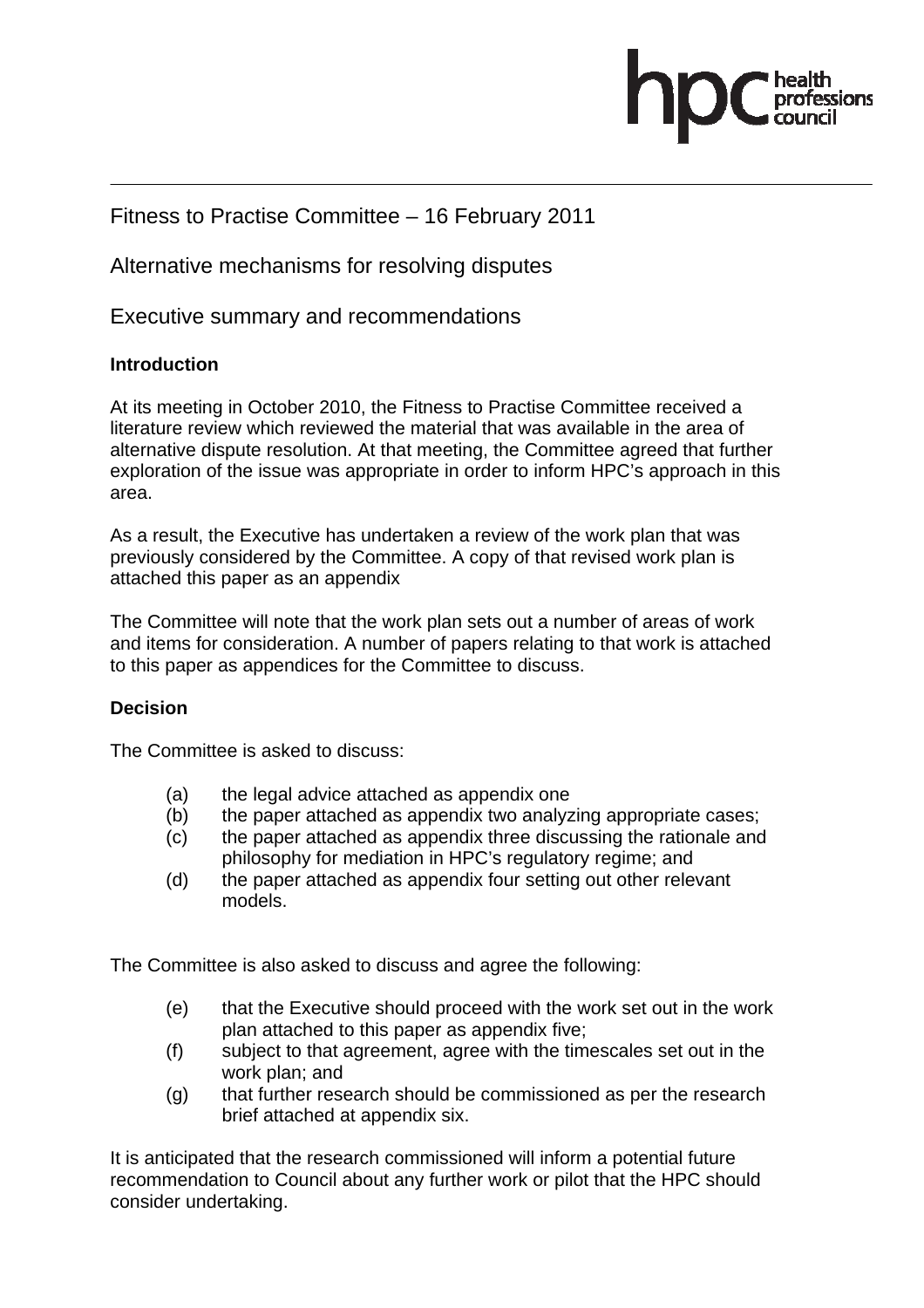#### **Background information**

The Committee considered a paper at its meeting in February 2010 which set our proposals for looking at alternative mechanisms for resolving disputes. That paper can be found at:

http://www.hpc-uk.org/assets/documents/10002C8A20100225FTP-11 alternativemechanismsfordisputes.pdf

The literature review undertaken by Charlie Irvine can be found at:

http://www.hpc-uk.org/assets/documents/1000315520101021FTP04 alternativemechanisms.pdf

The work stream 'Alternative mechanisms to resolve disputes' also includes the arrangements that HPC has put in place for:

- Discontinuance;
- Disposal of cases via Consent
- Learning Points when there is a no case to answer decision.

The Committee received a paper on the work undertaken by the Executive in relation to the Investigating Committee process and that paper can be found at http://www.hpc-uk.org/assets/documents/1000315F20101021FTP14 investigatingcommitteeupdate.pdf.

An updated version of the Practice note 'Disposal of case via Consent' is on the Committee agenda for this meeting. The Practice note 'Discontinuance' was approved by the Council at its meeting in December 2010 and can be found at http://www.hpc-

uk.org/assets/documents/10002473PRACTICE\_NOTE\_ConsentOrders.pdf

The Committee will also be aware that the Health Professions Order 2001 provides that mediation may be an outcome of decisions by the Investigating Committee and by the Conduct and Competence and Health Committees. To date, there has not been an occasion when a case has been referred to mediation. With regards to the Investigating Committee, a case can only be referred to mediation once a case to answer decision has been reached. A panel of a final hearing can only refer a case to mediation if it finds that the allegation is well founded at a final hearing. Further detail on this can be found in the Practice note 'Mediation'.

#### **Resource implications**

To be considered as part of preparation for a potential pilot for a mediative approach

#### **Financial implications**

Commissioned Research – c.£25K

Stakeholder Event – c. £5K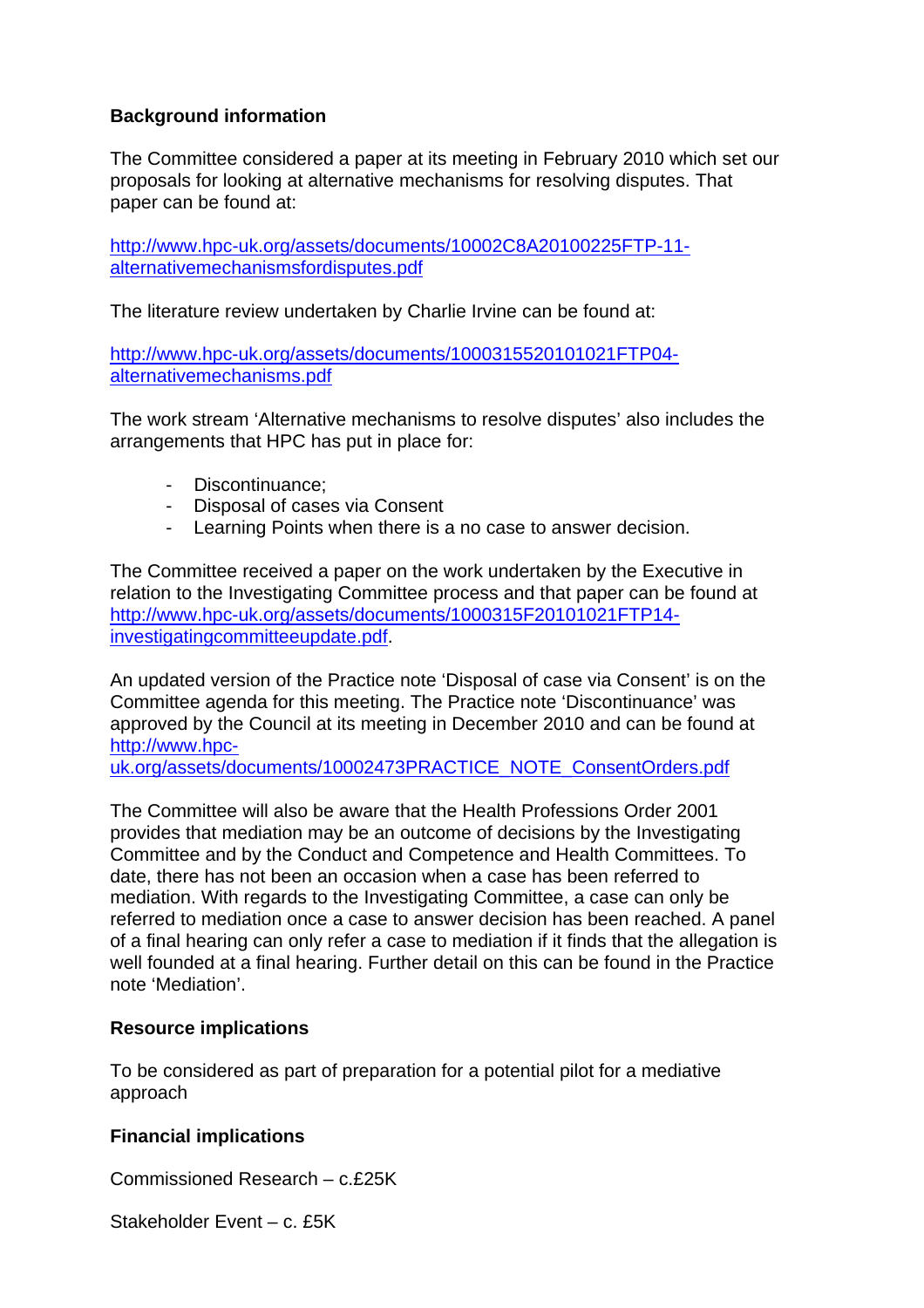The costs of any pilot will be considered as part of preparation for a potential pilot.

#### **Appendices**

Appendix One– Legal Advice Appendix Two – Case Analysis Appendix Three – The rationale for mediation and other mechanisms for resolving disputes in addition to the fitness to practise process Appendix Four – Other relevant models of mediation Appendix Five – Alternative Mechanisms to resolve disputes work plan Appendix Six – Research Brief Appendix Seven – Practice note 'Mediation'

#### **Date of paper**

04 February 2011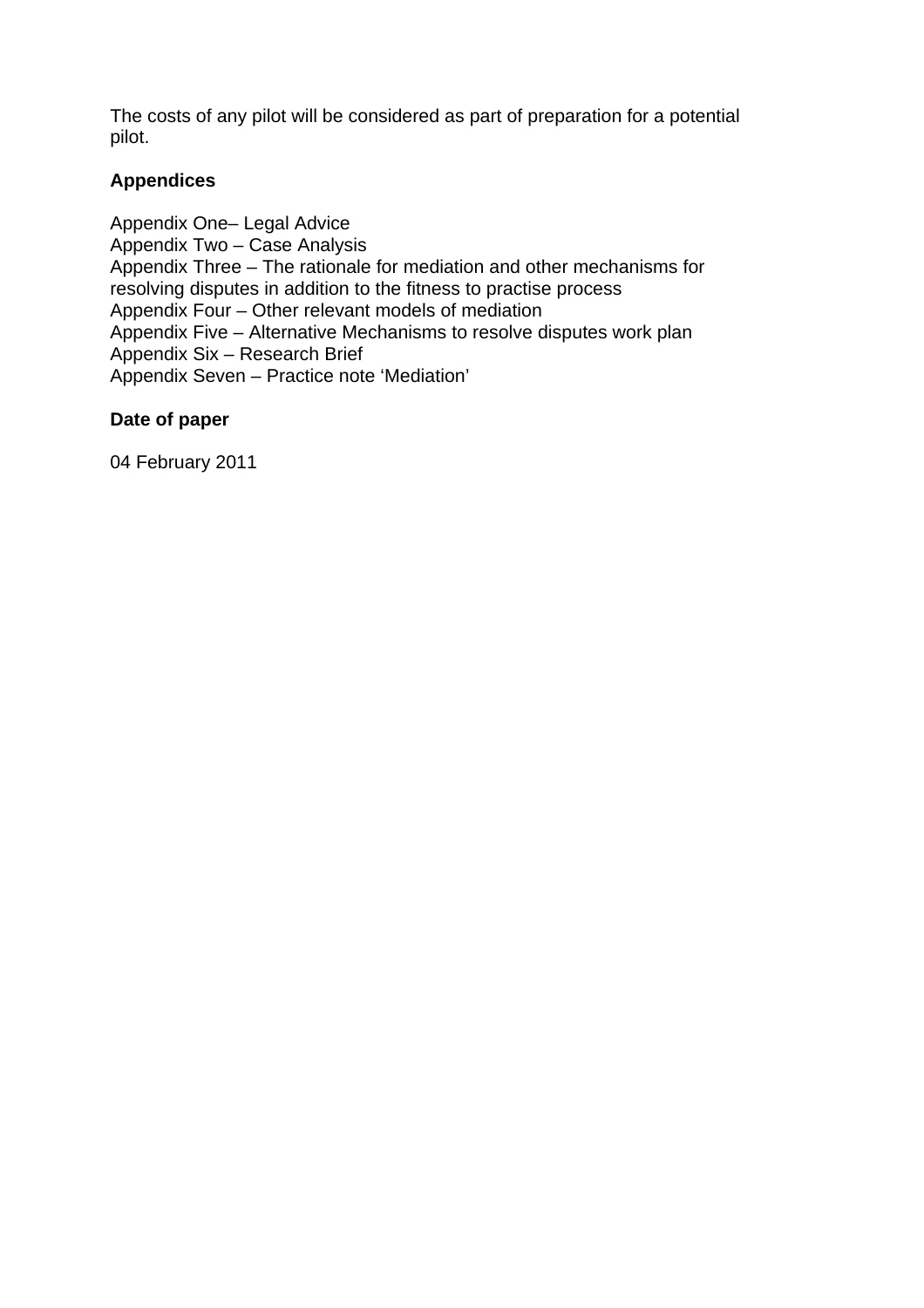#### **Memorandum**

**To:** Kelly Johnson, HPC

**From:** Jonathan Bracken

Date:  $4^{th}$  February 2011

#### **Alternative Dispute Resolution**

Kelly,

You asked me to consider the legal implications of the proposals set out in the literature review *Alternative Mechanisms for Resolving Disputes* conducted for the HPC by the University of Strathclyde.

In the conclusions to the literature review, the authors suggest that HPC consider the use of a mediatory approach at two stages:

- immediately after an allegation has been received, based on some form of 'sifting' process which ensures that mediation is only offered in cases where there is no potential risk to the public; and
- following investigation and after an allegation has been "upheld", in the form of a "restorative meeting" which would allow the registrant to acknowledge the harm caused, apologise, etc.

In both cases it is suggested that the outcome would need to be "endorsed by the investigating panel".

In terms of the HPC's legal powers, the first proposal would be a mechanism for dealing with cases which the HPC had decided did not raise fitness to practise (FTP) issues. As such, it would be an entirely new process and outside the scope of the HPC's statutory powers under the Health Professions Order 2001 (the Order). The second proposal is a variation on the mediation provisions contained in the Order and, as such, in with the scope of the HPC's existing powers and present less difficulties

#### **Diversion of cases**

The first proposal is that, from the outset, some allegations could be diverted from the FTP process into some form of mediation.

The Order only provides the HPC with the power to deal with FTP allegations and not complaints more generally. In consequence, once a decision is made that an allegation does not raise any FTP issues (the practical effect of the proposed 'sifting' process), the HPC ceases to have any jurisdiction in relation to that allegation and becomes *functus officio*. Having discharged its statutory duty to consider whether an allegation raises any FTP issues and answered that question in the negative, it is prevented from taking further action by the limitations on its statutory powers.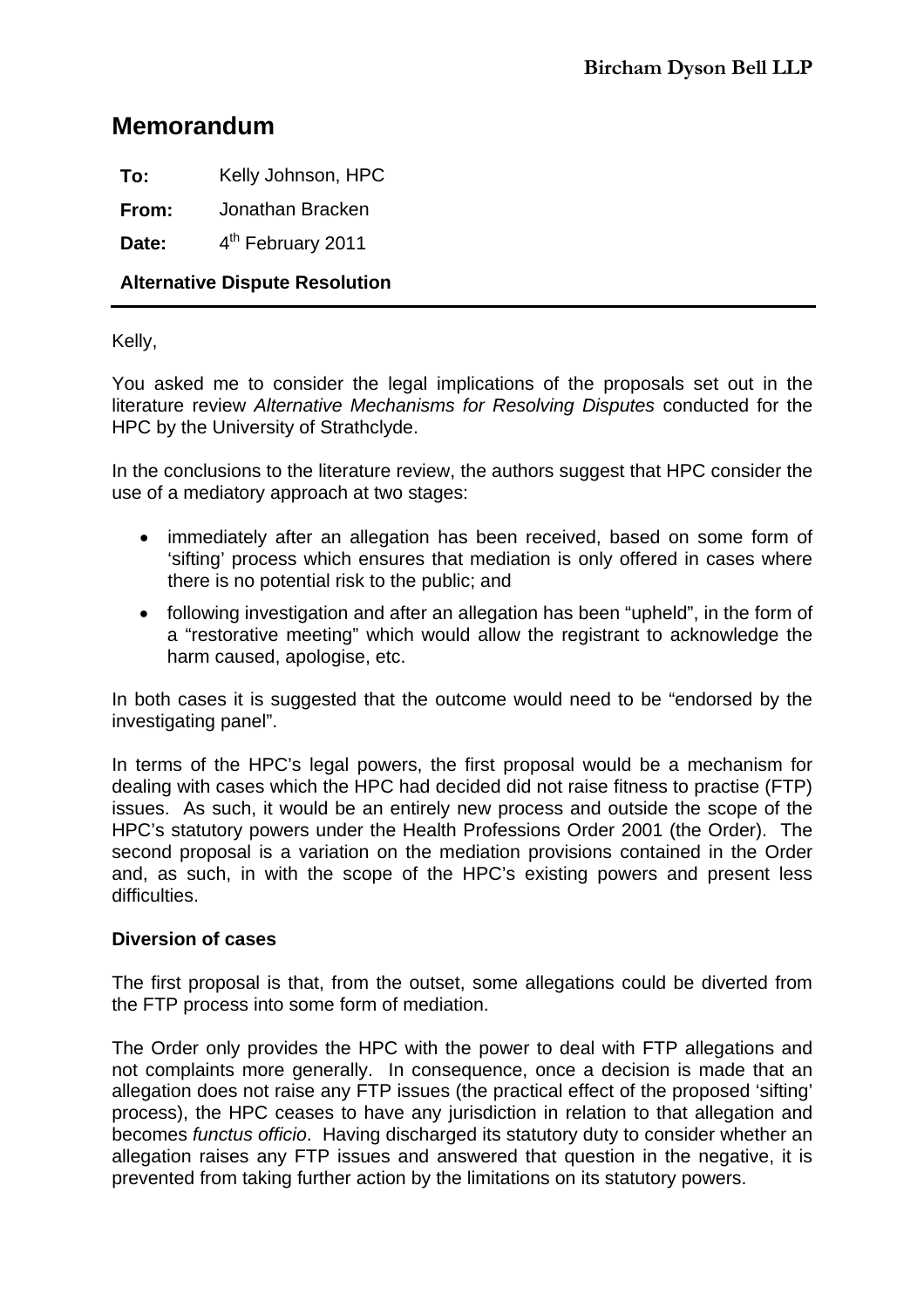Clearly, it would be possible for registrants and others to participate in some form of mediation process on a voluntary basis. However, as this would be beyond the HPC's statutory functions, it could not could not expend funds on such a process without the Order being amended to authorise that expenditure.

The Council does have the power, under paragraph 16 of Schedule 1 to the Order to "do anything which appears to it to be necessary or expedient for the purpose of, or in connection with, the performance of its functions" and that power may be relied upon in many instances to authorise discretionary expenditure. However, that power would be insufficient to authorise an entirely new process, especially as the Order currently limits the circumstances in which the HPC may provide or arrange mediation to cases where a finding has been made that there is an FTP 'case to answer' or that FTP is impaired.

In terms of structure and process, what is proposed is very similar to the Dental Complaints Services operated by the General Dental Council (GDC), where essentially 'consumer' disputes about pricing of dental care etc. can be diverted from the GDC's FTP process if the GDC is satisfied that the case does not raise wider FTP issues.

In order to enable that service to be established, the Dentists Act 1984 was amended in the following terms to authorise the GDC to incur expenditure for that purpose:

#### **"Complaints**

2D.—(1) The Council may incur expenditure for the purposes of investigating and resolving dental complaints.

(2) In this section "dental complaints" means complaints made by users of the services of registered dentists or the services of registered dental care professionals about—

- (a) the dental services provided by a registered dentist, a registered dental care professional or a body corporate carrying on the business of dentistry; or
- (b) the goods or materials provided to persons, or the facilities provided for persons, using those dental services.

(3) The Council may also incur expenditure for the purposes of assisting the parties to the dental complaint in reaching a satisfactory resolution of that complaint."

This limitation on expenditure without statutory authorisation would only apply to the establishment and maintenance of a non-FTP mediation process. Examining how disputes between registrants and service users may be resolved is clearly part of the HPC's function of maintaining standards and the related objective of safeguarding the health and wellbeing of service users. Consequently, it would be within the HPC's powers to spend money on further research or conducting a voluntary mediation pilot project to see if there is value in, and demand for, such a process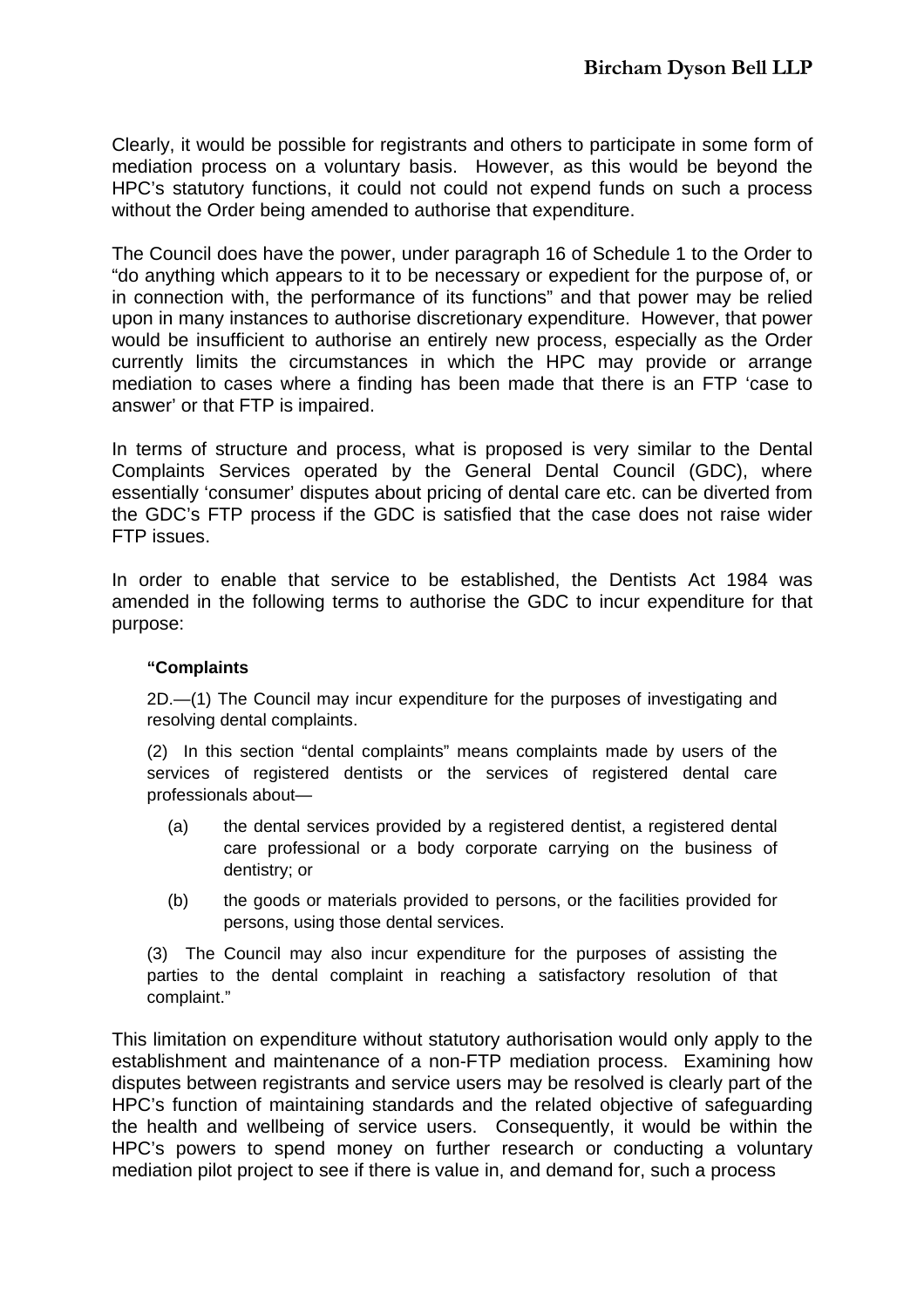#### **Restorative Meetings**

The literature review refers to restorative meetings being held after an allegation has been "upheld". It is not entirely clear whether this means after it has been determined that there is a 'case to answer' stage, but the reference to the "investigating panel" suggests that this is the intention.

Article 26(6) of the Order currently provides that, where the Investigating Committee concludes that there is a case to answer, one of the disposal options open to the committee is to "undertake mediation".

The Order makes no specific provision about the form of any mediation. Consequently, the term may be given its ordinary meaning and interpreted as encompassing a wide a range of processes which seek to assist the parties to a dispute or disagreement to reach a mutually satisfactory conclusion.

A restorative meeting of the kind envisaged would certainly fall within that definition and thus would be within the existing statutory powers of the Investigating Committee. Further, the use mediation is unaffected by any Practice Committee procedural rules and the procedure to be adopted is normally the subject of a written agreement between the parties and the mediator. Accordingly, the Council could give effect to this proposal by issuing a Practice Note supported by appropriate document templates.

#### **Endorsement**

The literature review suggests that, in respective both proposals, any mediated outcome would need to be "endorsed by the investigating panel".

Procedurally, this does not present any real difficulty. If the HPC operated a non-FTP mediation process, the Council could simply make the review of the outcomes from that process a non-statutory function of the Investigating Committee and, in practice, have those outcomes reported to and endorsed by Panels. In the case of restorative meetings, those would be conducted on behalf of the Investigating Committee in any event and, in effect, the outcome would be endorsed by that committee at the time it was reached.

However, it is important to note that Panels would not be able to interfere with the outcome (other than in exceptional circumstances) or to 'back track' on mediation.

In the case of non-FTP mediation, the sifting process should be sufficiently robust to rule out any FTP issues so that there are no residual public risks if a mediated solution cannot be found. In the case of restorative meetings, the decision to undertake mediation in a case where there is a 'case to answer' is a disposal decision which precludes any other disposal options available to the Investigating Committee under Article 26(6). In particular, the Investigating Committee cannot refer the case on for a full FTP hearing if mediation 'fails'.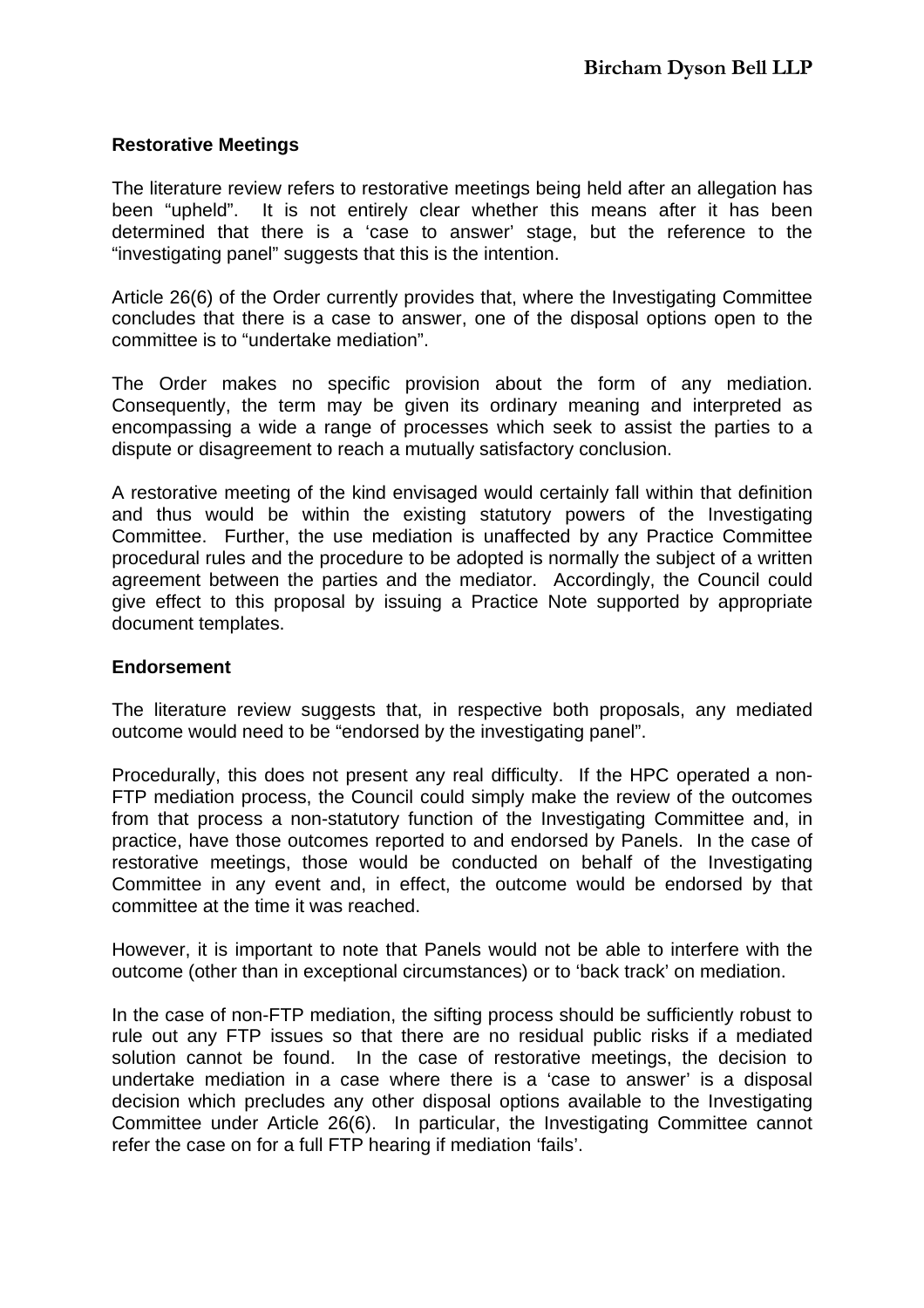As mediation is essentially a consensual process these are important safeguards, as otherwise registrants will enter mediation at a disadvantage and may feel compelled to accept an otherwise unacceptable mediated settlement for fear of the case being re-opened.

#### **Conclusion**

In summary, the first proposal in the literature review, of establishing some form of non-FTP mediation process, cannot be implemented fully without the HPC's legal powers being widened. However, the HPC could undertake further work on this proposal under its existing powers, including conducting a limited trial of such a process as a pilot project.

The second proposal in the literature review, of conducting "restorative meetings" after an affirmative case to answer decision has been made by the Investigating Committee, is a variation on that committee's power to undertake mediation and therefore could be introduced by means of a Practice Note and without any amendment to the Order or any rules made under it.

Endorsement of mediation decisions by the Investigating Committee would be lawful and feasible, but any system of endorsement needs to recognise the essentially consensual nature of mediation and not place any party at a disadvantage.

**JKB**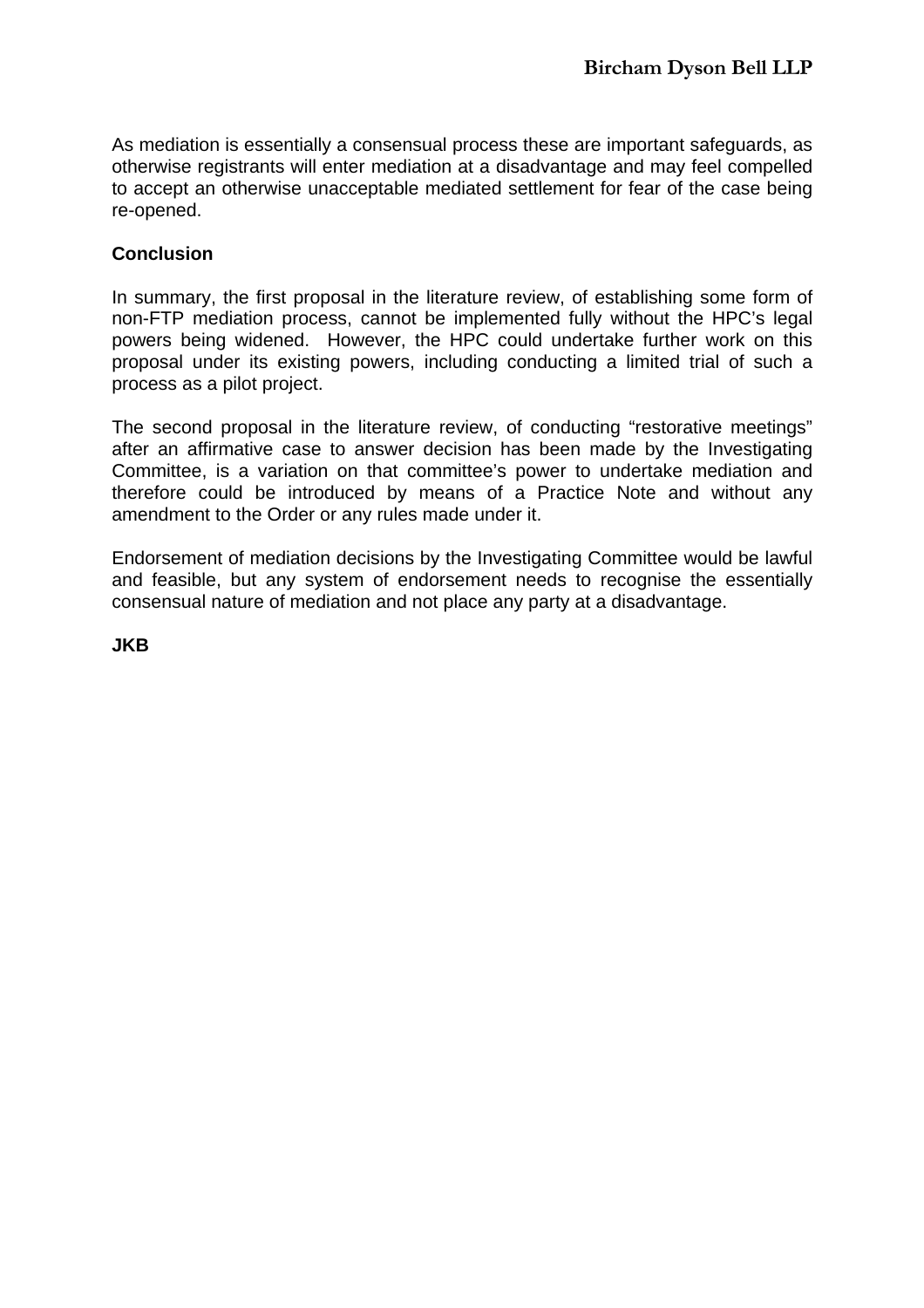# fessions

#### **Alternative mechanisms to resolve disputes – case analysis**

#### **1. Introduction**

1.1. As part of the project looking at alternative mechanisms to resolve disputes, a qualitative analysis of fitness to practise cases has been undertaken.

#### **2. Background to case analysis**

- 2.1. The case analysis was based on cases that were concluded during an 18 month period between July 2009 and December 2010. From early 2009, cases were categorised by the general nature of the allegation and this information was recorded on the fitness to practise database. A list of these categories is attached to this paper.
- 2.2. To ensure the best use of resources, those cases which did not contain information in this field (typically where the case had been opened before the introduction of the database field referred to) were excluded from the review.
- 2.3. A range of cases were removed from the sample where alternative dispute resolution (ADR) would clearly not be appropriate. For example cases where:
	- there was a well founded decision at the final hearing;
	- the allegations involved misconduct such as bullying and harassment in the work place, dishonesty and substance abuse;
	- the issues raised were solely competency based; and
	- the registrant was convicted or cautioned for an offence.
- 2.4. This is consistent with the Mediation practice note which sets out the types of cases where mediation is not appropriate. In general, these are cases which raise potential public protection issues and which cannot simply be regarded as a dispute between the registrant and the service user.

#### **3. Concerns raised by members of the public**

3.1. Cases where the concerns had been raised by a member of the public were by far the largest group remaining once the cases set out above had been removed from the sample (75%). This would be consistent with the general trend that cases from members of the public are less likely to meet the standard of acceptance for allegations or be found to have a case to answer, compared to cases from other complaint groups. The nature of the concerns raised in these cases are as follows: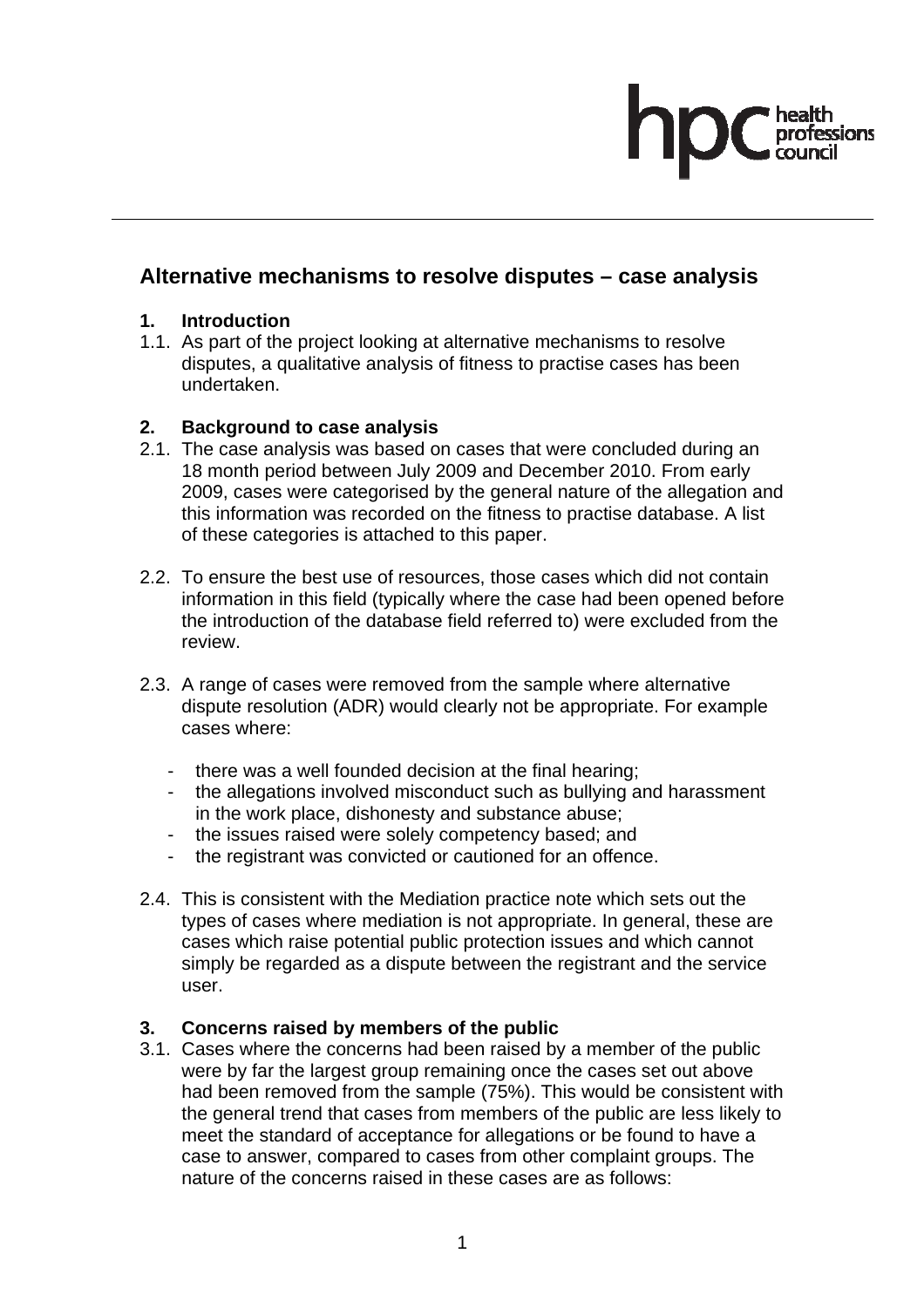- Abuse verbal patient;
- Breach of confidentiality;
- Failure to respect dignity of patient;
- Unsafe clinical practice;
- Failure to communicate patient;
- Failure to obtain consent;
- Failure to provide adequate care;
- Failure to act in an emergency;
- Failure to conduct a full/accurate assessment:
- Failure to maintain adequate records;
- Failure to complete adequate/accurate report;
- Failure to report incidents; and
- Misuse/inappropriate use of patient information/personal details.
- 3.2. It is important to remember that in each of these cases either:
	- the information provided did not meet the standard of acceptance to be considered as an allegation;
	- a panel of the Investigating Committee found there was no case to answer; or
	- the case was not well founded at a final hearing.
- 3.3. Clearly some of the allegations listed above, if found proved, would be serious. However, the fact that no action resulted from the case, may suggest that the matter could be addressed through an alternative process. For example, the patient/client may not understand the way in which decisions are made about what treatment or assistance they are entitled to, or whose responsibility it is to provide a particular service. This may result in them believing the registrant has failed to provide them with adequate care when in fact it the "system" that they have a complaint with rather than the individual concerned.

#### **4. Concerns raised by employers**

- 4.1. Cases where the concerns were raised by an employer, but were not excluded from the review as set out above, were far fewer in number than those from members of the public (10%). Again, this would be consistent with the overall trend that cases from employers are more likely to be referred from an Investigating Committee Panel to a full hearing. The small numbers make it more difficult to identify cases that would be appropriate for ADR or to determine that it would be appropriate for such cases.
- 4.2. The general nature of cases where there was found to be no case to answer, the case was not well founded or closed because it did not meet the standard of acceptance are as follows:
	- Abuse verbal colleague;
	- Failure to communicate patient;
	- Failure to collaborate with colleagues;
	- Poor time management/organisational skills;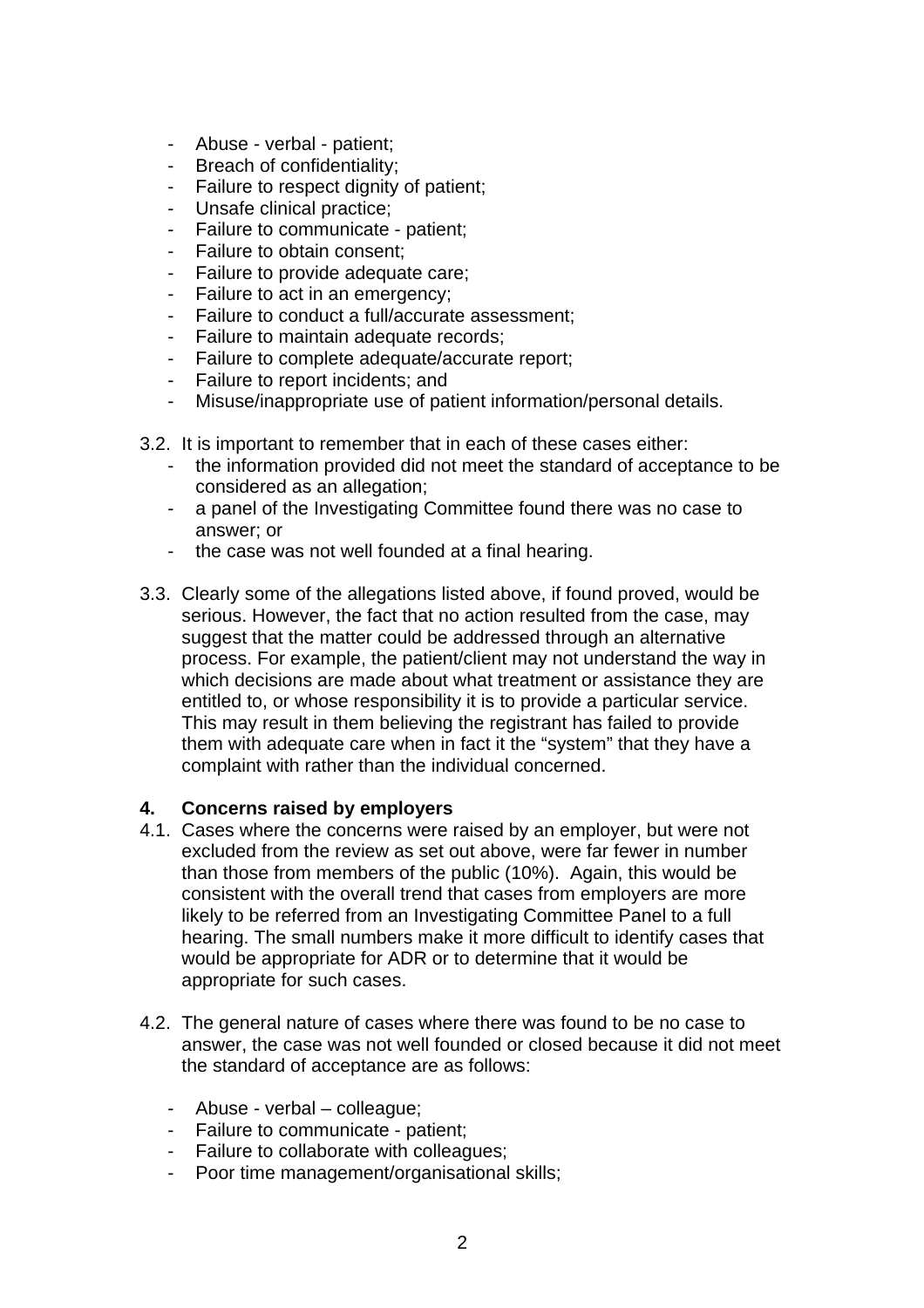- Breach of confidentiality;
- Failure to respect dignity of patient;
- Failure to provide adequate care;
- Unsafe clinical practice;
- Failure to act in an emergency;
- Failure to complete adequate/accurate report;
- Failure to conduct a full/ accurate assessment;
- Failure to maintain adequate records; and
- Failure to report incidents.
- 4.3. An employer/employee relationship is different to that of a patient/client and a professional, and this may have a bearing on their willingness to engage in ADR. In some cases the employer is fully supportive of the Registrant and will already have put measures in place to remedy any issues or concerns. However, in other cases the Registrant may have left their employment by choice or having been through a disciplinary process.
- 4.4. As set out in the practice note, ADR *"will also be inappropriate in situations where there is a power imbalance which cannot be addressed, with the result that one* party *may dominate the outcome to the extent that the needs and interests of the other are not met."* This may be the case in some employer/employee situations.

#### **5. Concerns raised by other registered professionals**

- 5.1. A similar number of cases in the sample were brought to HPC's attention by another registered professional, as those raised by an employer above.
- 5.2. The issues are of a similar nature and the broad categories are listed below.
	- Abuse Verbal colleague;
	- Failure to communicate patient;
	- Failure to collaborate with Colleagues;
	- Failure to obtain consent;
	- Breach of confidentiality;
	- Failure to respect dignity of patient;
	- Failure to act in an emergency;
	- Failure to provide adequate care;
	- Failure to complete adequate/accurate report;
	- Failure to maintain adequate records;
	- Failure to conduct a full/ accurate assessment; and
	- Unsafe clinical practice.
- 5.3. In cases where a colleague raised the concern, there may perhaps be more scope for using ADR than in those where the case was brought to our attention by the employer. This may particularly be the case where there are issues around communication, or perhaps a lack of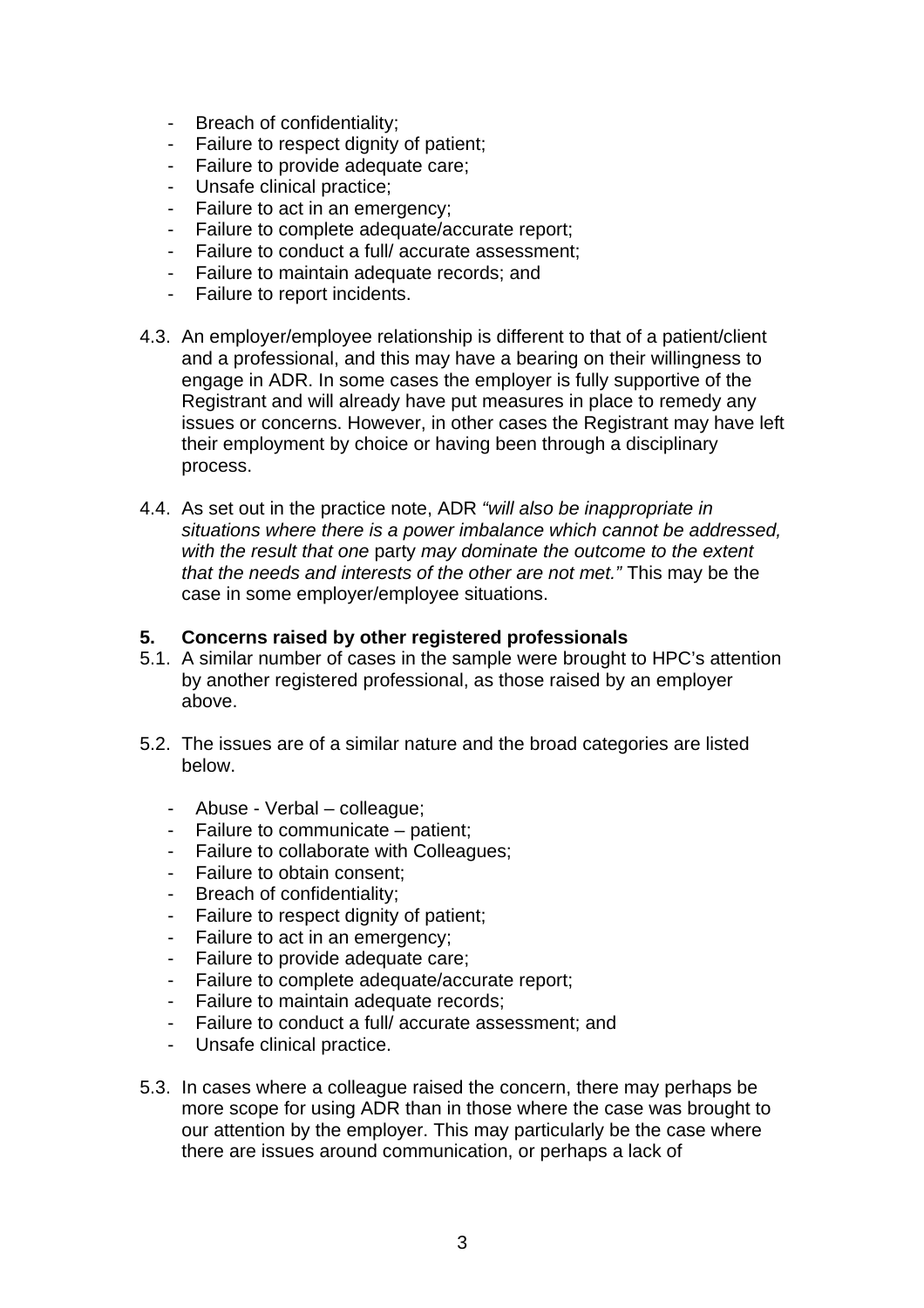understanding about the role of another professional which may be the case in multi disciplinary teams for example.

#### **6. Conclusions from case analysis**

- 6.1. Any decision to proceed with ADR would have to be taken on a case by case basis. The categories of allegation used by the Fitness to Practise Department, in themselves, are not enough to determine whether a case may be suitable, and circumstances that gave rise to the case would have to be examined in detail. The categories used are broad and encompass a range of cases of differing severity.
- 6.2. There are, however, some common themes in the cases reviewed, particularly in relation to those cases raised by members of the public which was the largest complainant category. The broad themes would fit into those highlighted in the mediation practice note as being suitable for an alternative approach. The types of cases categories identified in the practice note are:
	- cases that could be resolved with an apology;
	- cases about complaints of overcharging or over-servicing;
	- cases about management or contractual arrangements between;
	- practitioners, where there is no evidence to suggest any impropriety; and
	- cases involving poor communication.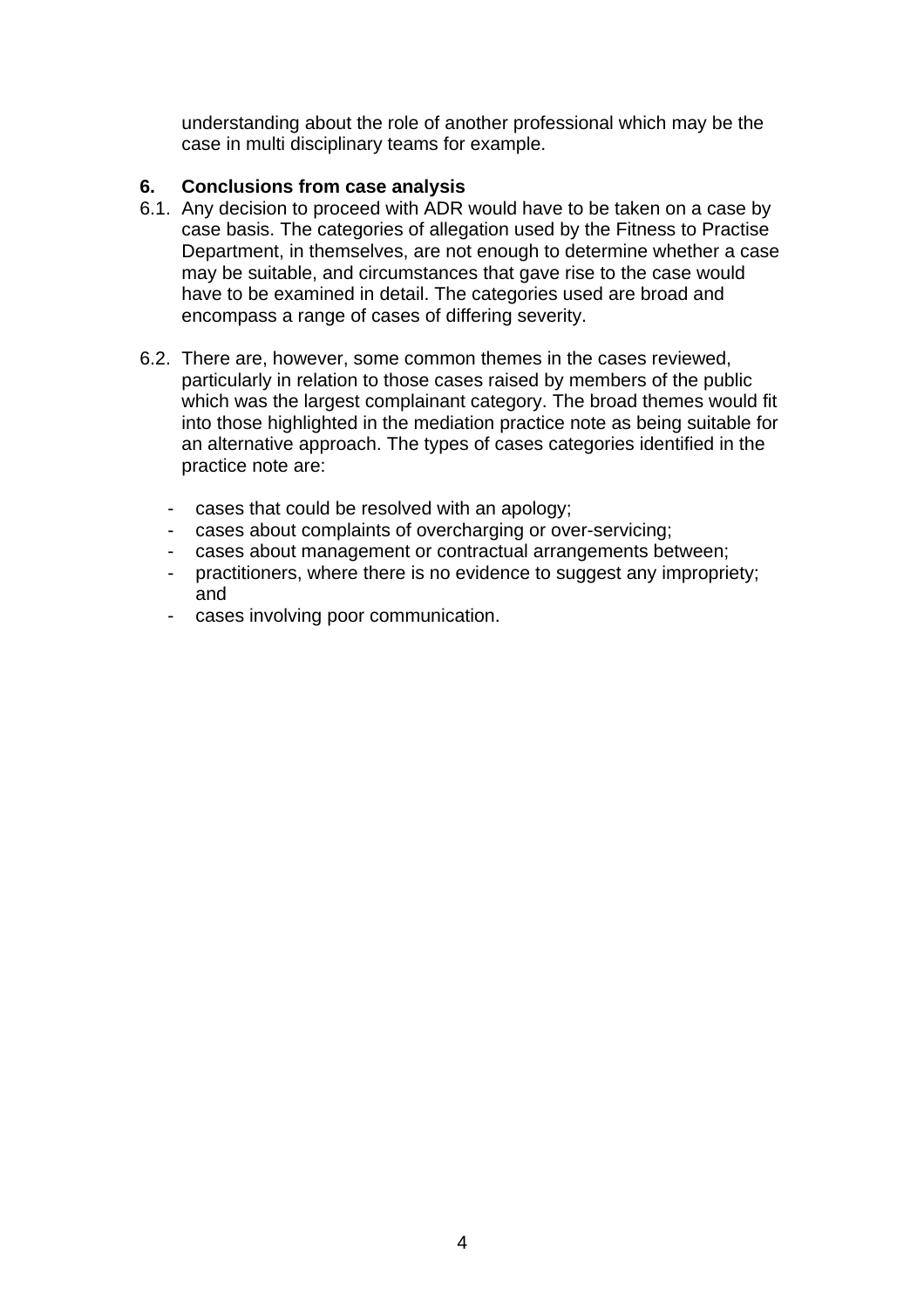#### **Allegation categories**

The following allegation categories are used within the fitness to practise database:

- Absence without Leave
- Abuse Physical colleague
- Abuse Physical patient
- Abuse Sexual adult other
- Abuse Sexual Adult patient
- Abuse Sexual child other
- Abuse Sexual colleague
- Abuse Sexual Child patient
- Abuse Verbal colleague
- Abuse Verbal Patient
- Assault
- Attending work under influence of drink
- Attending work under influence of drugs
- Breach of Confidentiality
- Bringing profession into disrepute
- Dishonesty False claim to qualifications
- Dishonesty Falsifying records
- Dishonesty Fraud
- Dishonesty Fraudulent entry to the register
- Dishonesty about previous employment
- Dishonesty Sick Leave false claims
- Driving under the influence of drink
- Driving under the influence of drugs
- Driving without Insurance
- Driving without license
- Failure to act in an emergency
- Failure to collaborate with Colleagues
- Failure to communicate patient
- Failure to complete adequate/ accurate report
- Failure to conduct a full/ accurate assessment
- Failure to disclose previous convictions
- Failure to maintain adequate records
- Failure to obtain consent
- Failure to provide adequate care
- Failure to report incidents
- Failure to respect dignity of patient
- Failure to update practice
- Harassment/Bullying colleague
- Harassment/Bullying other
- Harassment/Bullying patient
- Health Alcohol
- Health Depression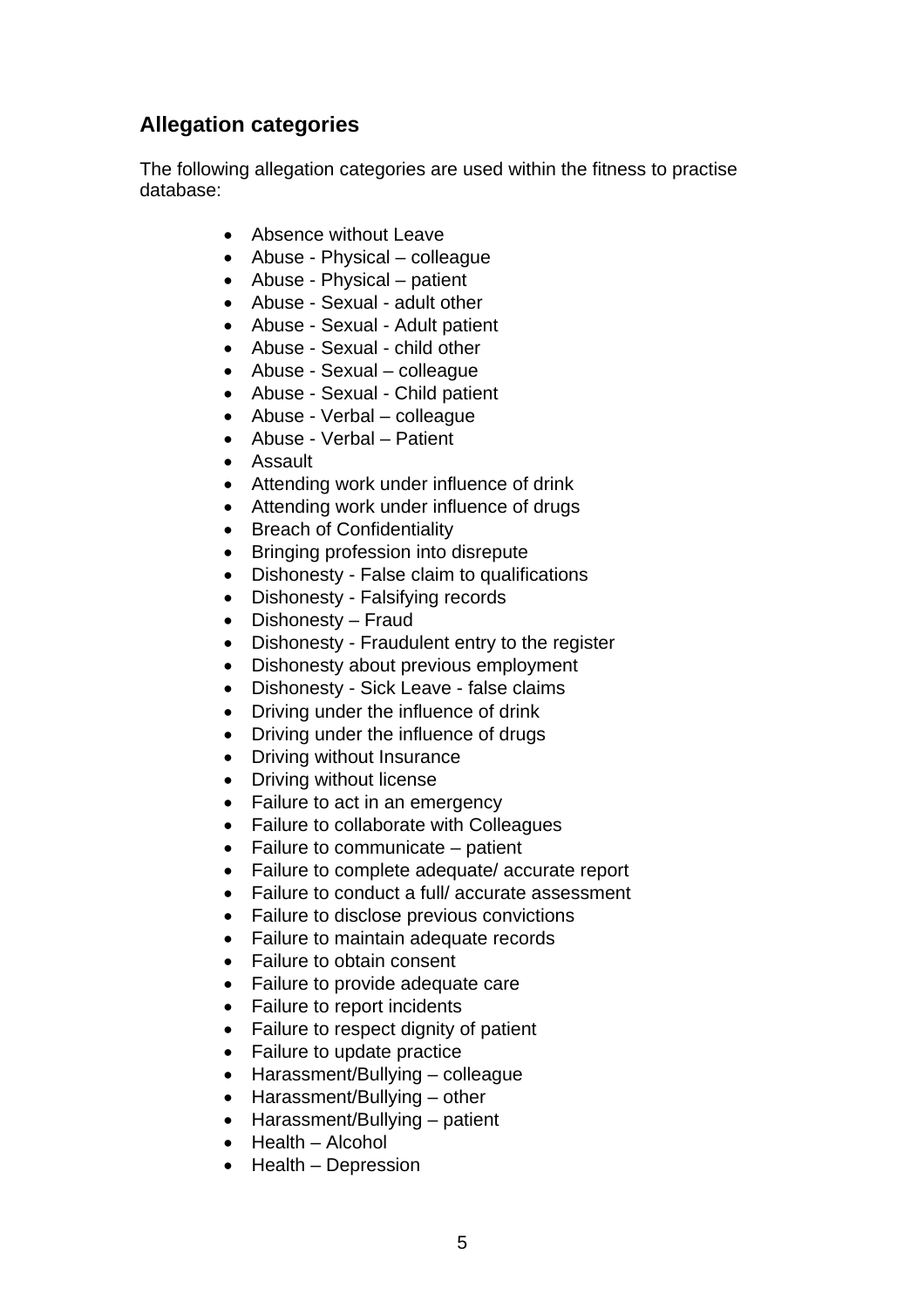- Health Drugs
- Health Dyslexia
- Health Mental
- Health Physical
- Holding against their will
- Inappropriate relationship Colleague
- Inappropriate relationship patient
- Incorrect entry to the register
- Indecent Exposure
- Keeping equipment at home/ in car
- Manslaughter
- Misappropriation of drugs
- Misuse of employers information technology
- Misuse of employers information technology Information technology- pornography (Adult)
- Misuse of employers information technology Information technology- pornography (Child)
- Misuse/inappropriate use of patient information/personal details
- Murder
- Other drugs/Drink related Convictions
- Other drugs/Drink related Offences
- Other Motoring offence
- Plagiarism
- Poor time management/organisational skills
- Pornography (Adult) not in work place
- Pornography (Child) not in work place
- Publishing of article that was defamatory
- Serious Violence ABH, GBH
- Sleeping on duty
- Speeding
- Theft colleagues
- Theft Employers
- Theft patient
- Unnecessary exposure to radiation
- Unsafe Clinical Practice
- Using Registration for Personal Gain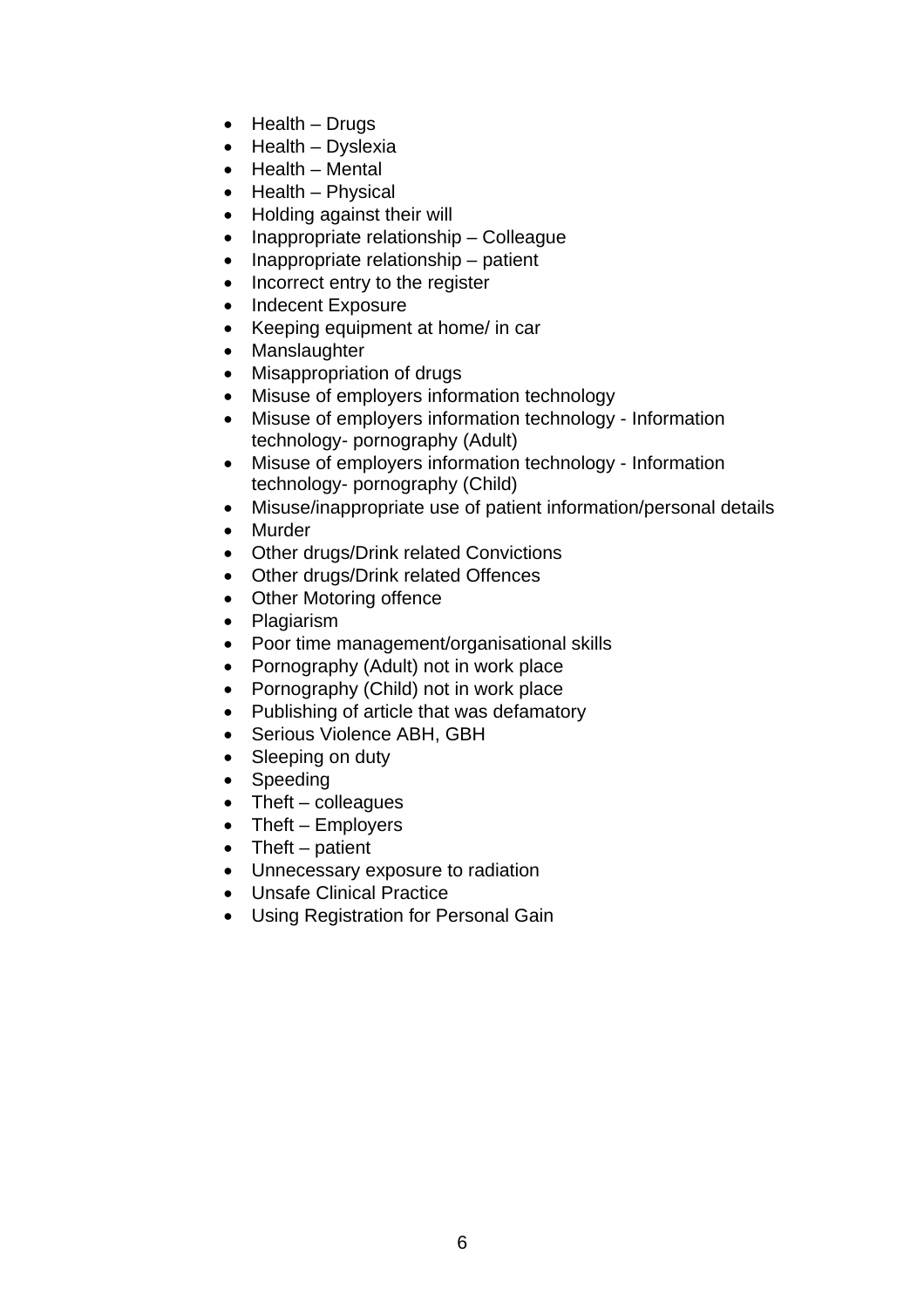# essions

#### **The rationale for mediation and other mechanisms for resolving disputes in addition to the fitness to practise process**

#### **1. Introduction**

- 1.1 At its meeting on 21 October 2010, the Fitness to Practise Committee considered an externally commissioned literature review which looked at the use of Alternative Dispute Resolution (ADR) in the resolution of complaints or disputes between professionals and their clients. This included looking at approaches to mediation, conciliation and other mechanisms for resolving disputes. $1$
- 1.2 In the course of discussion, the Committee discussed whether a mediation process (or similar) would be 'a legitimate way of contributing to ensuring that [the] HPC met its main objective of safeguarding the health and well-being of persons using or needing the services of registrants'. It was acknowledged that a mediation approach would be 'a shift in how the HPC had conceived its public protection role to date'.<sup>2</sup>
- 1.3 This short paper looks at the potential rationale, on the basis of 'principle' or 'philosophy' for a mediation approach in addition to (or as part of, but not as a substitution for) the fitness to practise process. $3$  In particular, whether such approaches would be consistent with the HPC's role as a regulator and its public protection remit.
- 1.4 It is acknowledged that the question of whether such approaches would achieve or add value to the HPC's public protection role (the 'why' question if you will) is to some extent linked to questions about the detail of the processes involved, including any legislative implications (the 'how' question). However, this is not the subject of this paper.

#### **2. HPC and public protection**

2.1 Article 3 (4) of the Health Professions Order sets out the HPC's main objective:

'…to safeguard the health and well-being of persons using or needing the services of registrants.'

 $\overline{a}$ 

Public RD: None

 $1$  'Alternative mechanisms for resolving disputes'  $-$  Fitness to Practise Committee, 21 October 2010

 $2$  Draft minutes for 21 October 2010 Fitness to Practise Committee meeting.

 $3$  This paper uses the term 'mediation' to refer to the broad range of possible approaches to resolving disputes between registrants and service users.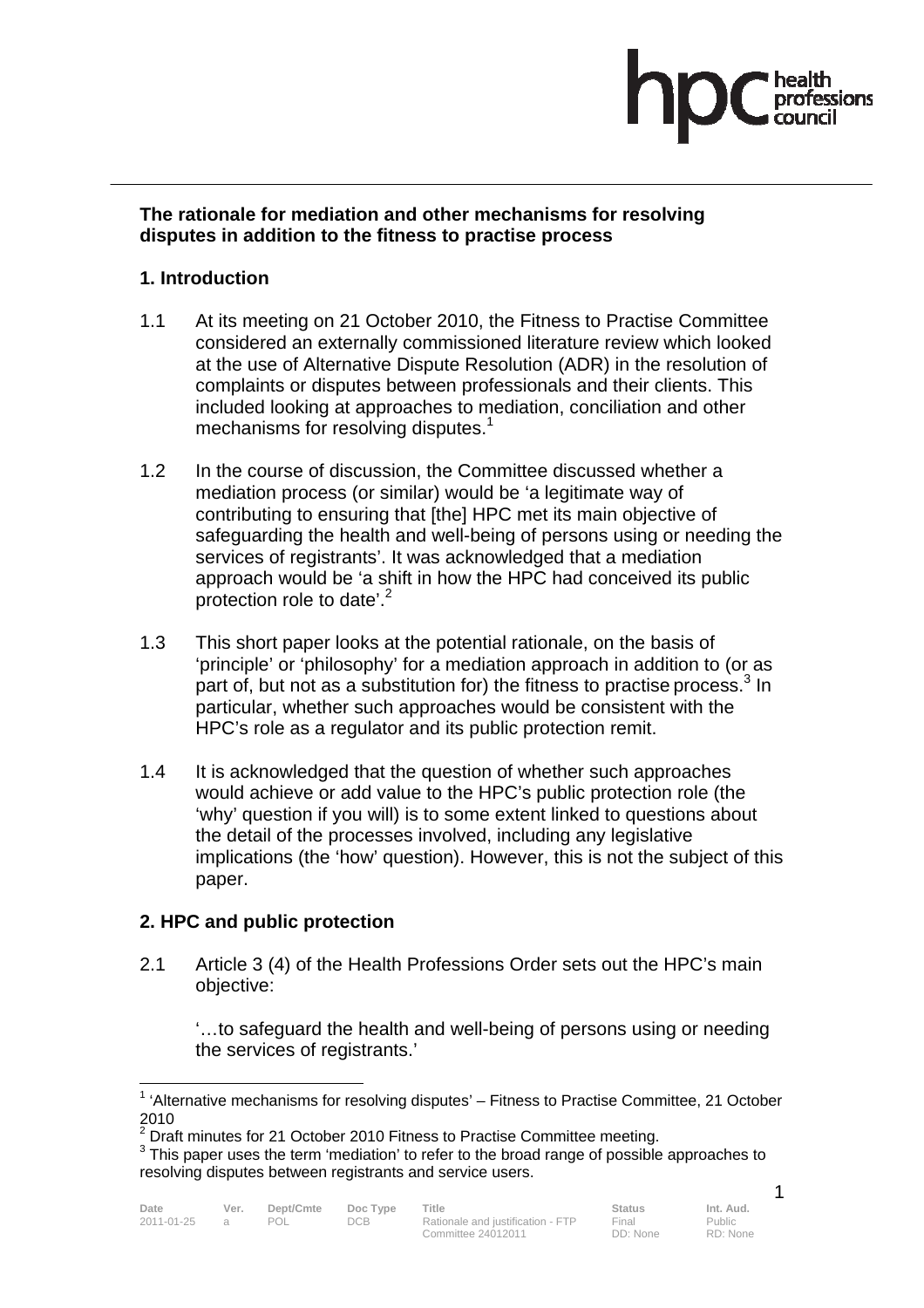- 2.2 The Order establishes four key processes in which to deliver this objective, outlined below.
	- Establishing standards for entry to the Register (and for continuing behaviour).
	- Approving education and training programmes that meet those standards.
	- Maintaining a Register of professionals that have successfully completed those programmes.
	- Holding registrants to the standards through fitness to practise and CPD standards and audits.
- 2.3 To date, the focus on public protection has been demonstrated through the following (for example, not intended to be exhaustive).
	- A clear focus on 'threshold' the minimum standards required for entry to the Register and for continuing registration. For example, standards of proficiency are focused on the threshold; standards of education and training on ensuring that threshold is delivered in education and training programmes.
	- Clarity about the role of the regulator as opposed to the role of other organisations, in particular, the role of the professional bodies in supporting the development of the professions and in representing the interests of their members.
	- Again, in the standards setting area, a clear differentiation between setting standards and how those standards are met, recognising that threshold standards may be exceeded and that other organisations with different objectives (service providers, for example) will have their own ways of working.
- 2.4 In discussion at the last meeting, there was an indication from the Committee that it was worth exploring whether some kind of mediation approach might represent a shift away from the objective of 'safeguarding' fitness to practise through judgements made against threshold standards and whether, therefore, such approaches might be in excess of, or inconsistent with, the HPC's public protection remit.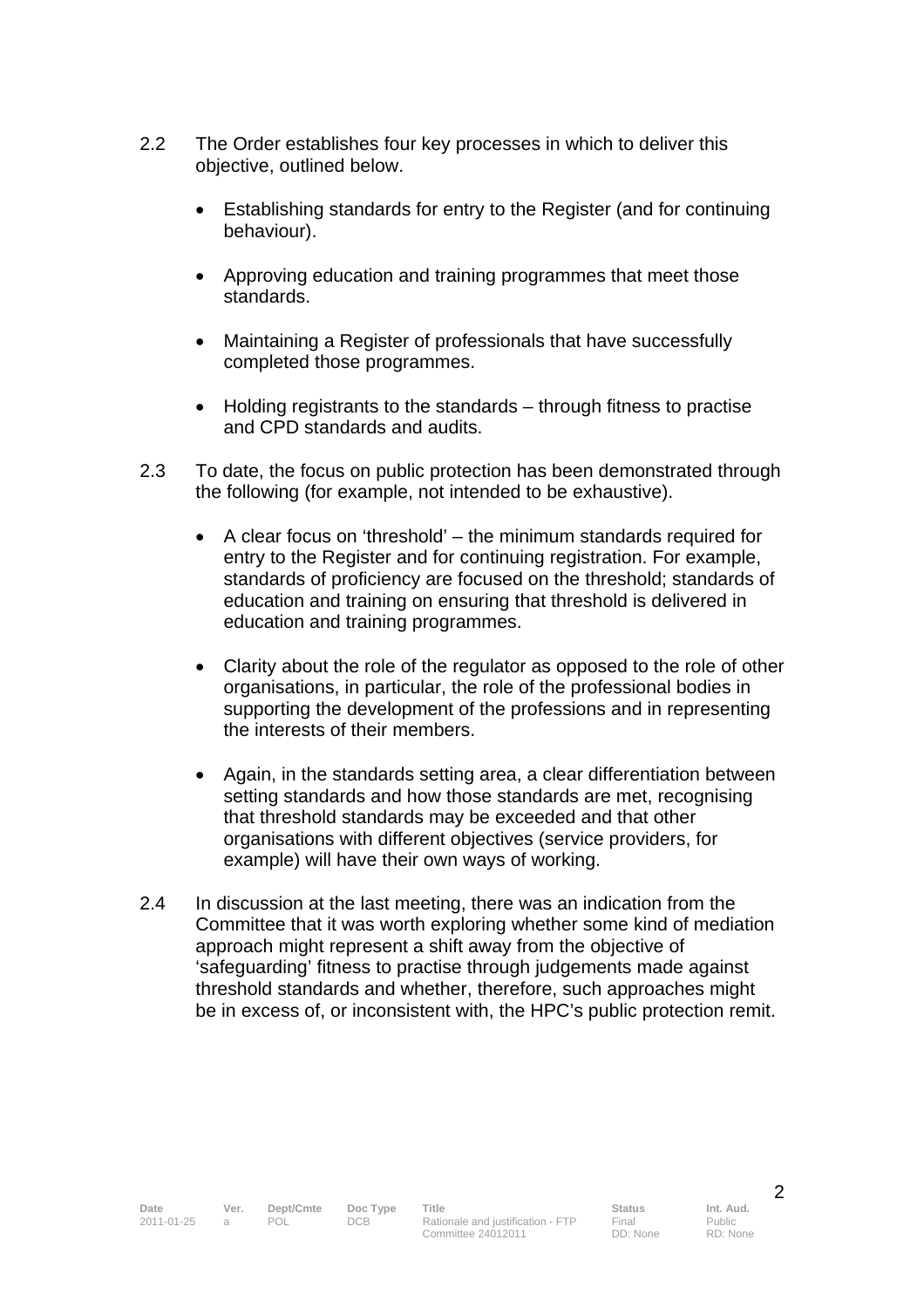#### **3. The potential value of mediation**

- 3.1 The work looking at alternative mechanisms for resolving disputes was a direct result of the expectations of complainants research conducted by the HPC by IPSOS MORI. This research concluded that mediation or conciliation process should be considered 'prior to entry to formal fitness to practise proceedings' in light of public misunderstanding about the purpose of the HPC's processes and what they were designed to achieve.
- 3.2 Drawing on this research and other relevant literature, the literature review similarly highlighted how confusion between the HPC's fitness to practise role and more general complaints handling approaches might lead to tensions between the HPC's role and the expectations of those interacting with the process. This was illustrated by the example of a member of the public complaining, who expects that some action should taken in relation to their complaint. However, none may be required at a regulatory level, leading to dissatisfaction as the complainant feels that their complaint has not been taken seriously. This was contrasted to mediatory approaches involving face to face meetings, explanations and apologies which might increase satisfaction.
- 3.3 The literature review concluded that enhancing satisfaction (as described on the previous page) was one area in which mediatory approaches might have value, alongside resolving disputes without the need for formal investigation and supporting quality improvement.
- 3.4 The literature review further conceived the purpose of the fitness to practise process in a more holistic sense: balancing the need for procedural fairness; the needs of complainants and registrants; the need for preventing continuing harm to the public; and the need to encourage learning and improvement (at an individual and system / service level).
- 3.5 The potential goals of such approaches to the HPC are discussed further.
	- **Diversion** providing an alternative to formal investigating processes and the costs and resources involved.
	- **Resolving disputes whilst maintaining relationships** for example, by resolving disputes between practitioner and patient without ending the relationship. (It was noted at the last committee that mediation might assist in resolving complaints which are about a breakdown in communication between the registrant and service user.)

3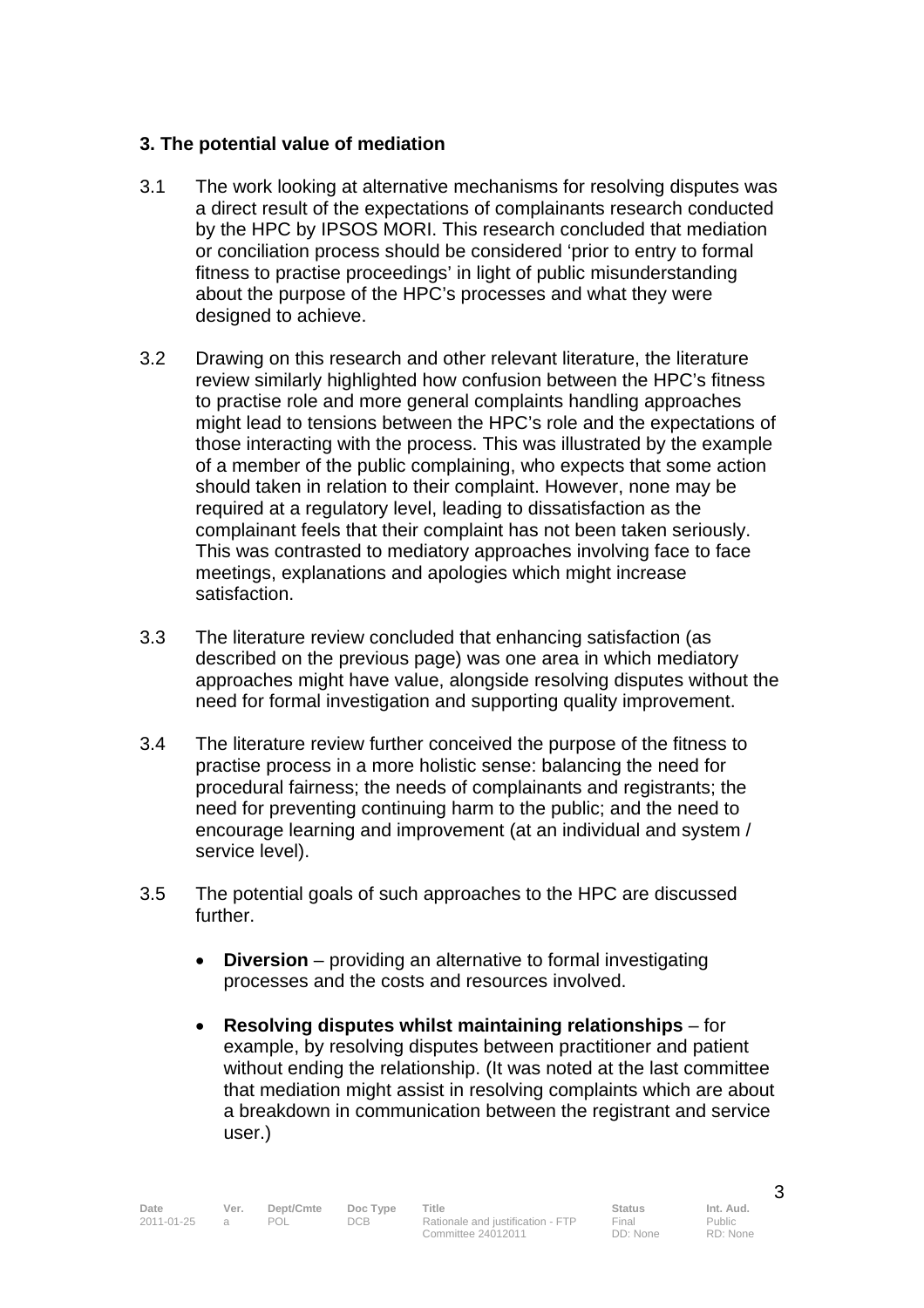- **Settlement** satisfying the interests of the parties involved by reaching a mutual agreement.
- **Learning** mediation might assist in individuals, the HPC and the wider system in learning from complaints.
- **Customer satisfaction** increased satisfaction through a process that might be able to accommodate a range of needs and expectations.
- 3.6 The literature review is by no means unequivocal about the appropriateness of these goals for the HPC as a professional regulator. For example, in relation to 'settlement' above, settlement may be inconsistent with the wider public interest. However, these goals do move us towards a different way of conceiving achievement of the HPC's public protection role.

Public RD: None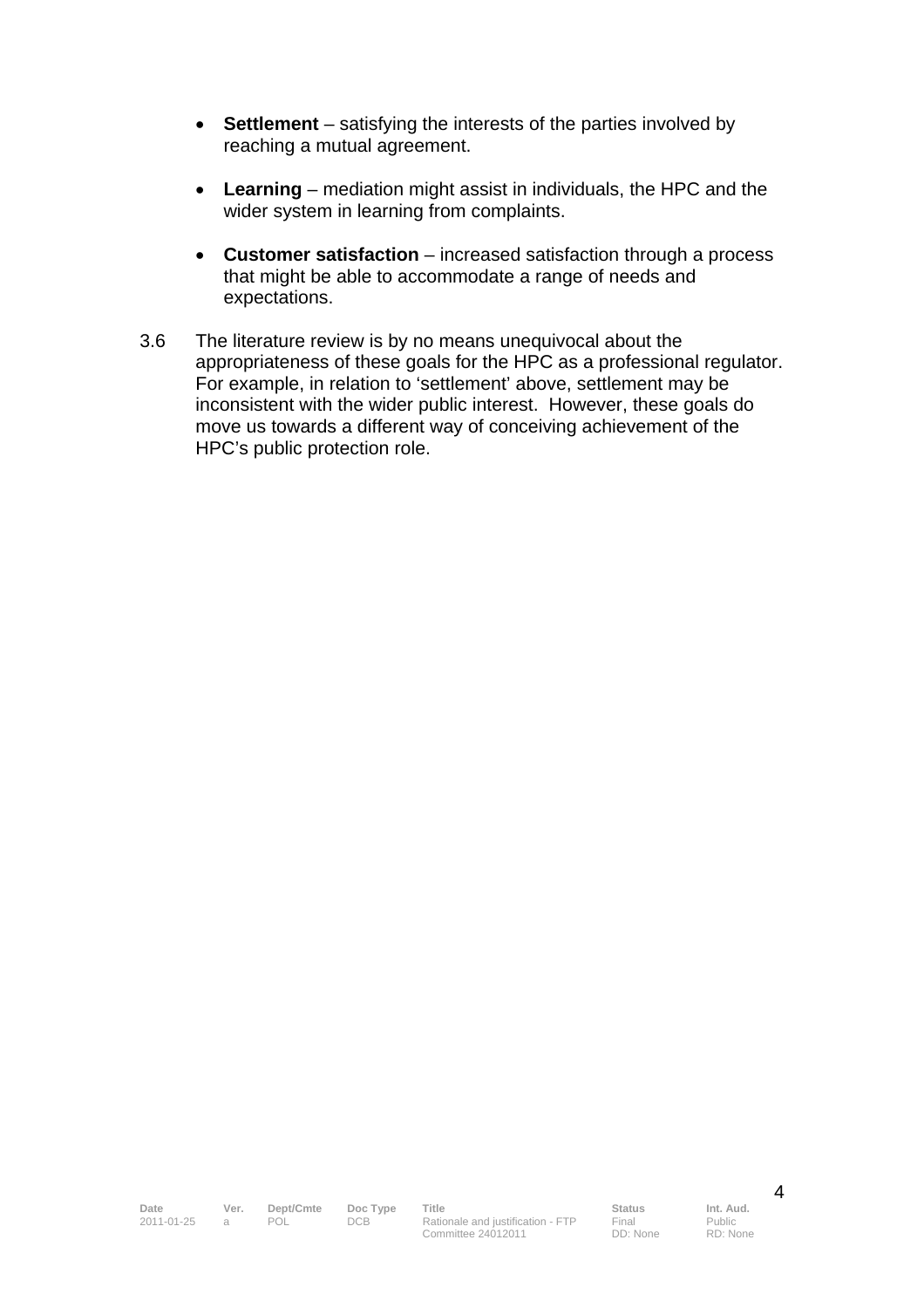#### **4. A different way of achieving public protection?**

4.1 The concepts of quality control and quality improvement have been used throughout the HPC's work to date looking at revalidation and might be helpful here. Figure 1 overleaf illustrates the distinction.



#### **Figure 1**

- 4.2 Quality control processes are aimed at ensuring compliance through threshold standards and arguably the focus therefore is on the minority of practitioners who fail to meet the necessary standards. The existing fitness to practise process can be cast in this light – picking up practitioners who have fallen below what is expected for registration and taking appropriate action to ensure ongoing compliance. In figure 1 this is shown as picking up unsafe practitioners and moving them to competent.
- 4.3 Quality improvement is aimed at improving the quality of the service delivered by practitioners at every level. In figure 1 this is shown as shifting the profile of practice at every level towards excellent.
- 4.4 Whilst this may at first seem like a dichotomy, these aims are not mutually exclusive and might be achieved simultaneously. The CPD standards and audits are a good example. They are a quality control mechanism because ongoing CPD is linked with continued registration and audits are undertaken to ensure compliance. They are a quality improvement mechanism because they are based on outcomes and benefits to others and are based on the widely accepted principle that registrants continue to learn and develop in order not only to maintain

| Date       | Ver. | Dept/Cmte | Doc Type | Title                             | Status   | Int. Aud. |
|------------|------|-----------|----------|-----------------------------------|----------|-----------|
| 2011-01-25 |      | POL       | DCB.     | Rationale and justification - FTP | Final    | Public    |
|            |      |           |          | Committee 24012011                | DD: None | RD: None  |

5

Public RD: None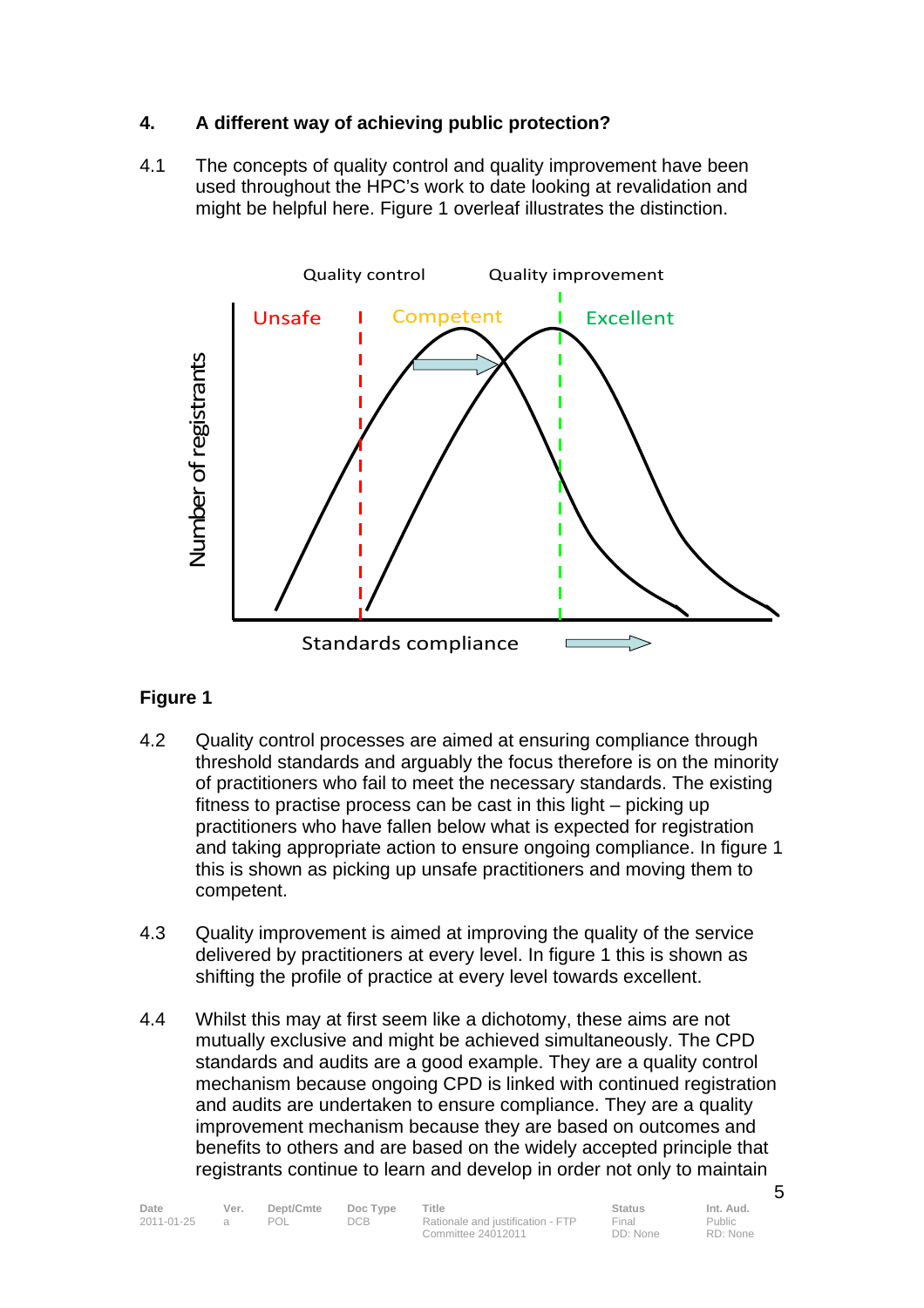their skills and knowledge but to develop (beyond the threshold entry point to a Register) as they progress through their careers.

- 4.5 In this light, a mediation approach might better meet (some of) the expectations of complainants (and therefore 'safeguard their health and wellbeing') as well as providing opportunities for registrants to learn and improve. Put another way, such an approach might help identify and remedy issues relevant to practice and registration at a stage where they do not raise issues of impairment, enabling learning which would prevent repetition, exacerbation and risk to the public at a later stage.
- 4.6 This approach would be shift from solely safeguarding the public by ensuring adherence to threshold standards, to an approach focused on meeting the needs of the public and improving the quality of registrants' practice, thereby improving the service user experience and public protection via a different route.

#### **5. Summary**

- 5.1 In summary, a mediation approach has the potential for the following benefits.
	- For the complainant, such an approach might better fulfil expectations by helping to facilitate an explanation, understanding or apology. A focus on learning and improvement would demonstrate that the HPC was committed to improving practice and safeguarding the needs of service users.
	- For the registrant, such an approach might be valuable by ensuring that registrants learn from mistakes or problems in their practice and improve their practice as a result
	- For the HPC, such an approach might arguably be a different way of achieving its aim of safeguarding the health and wellbeing of those who use or need to use the services of registrants. In this regard, mediation might provide a mechanism for more timely and constructive resolution of some types of cases.

#### **6. Decisions**

6.1 This paper has sought to explain how mediation might fit within the HPC's wider philosophical approach to regulation, outlining how such approaches can be seen to be consistent with the aim of public protection and might have the potential to enhance regulation for the complaint, registrant and the regulator.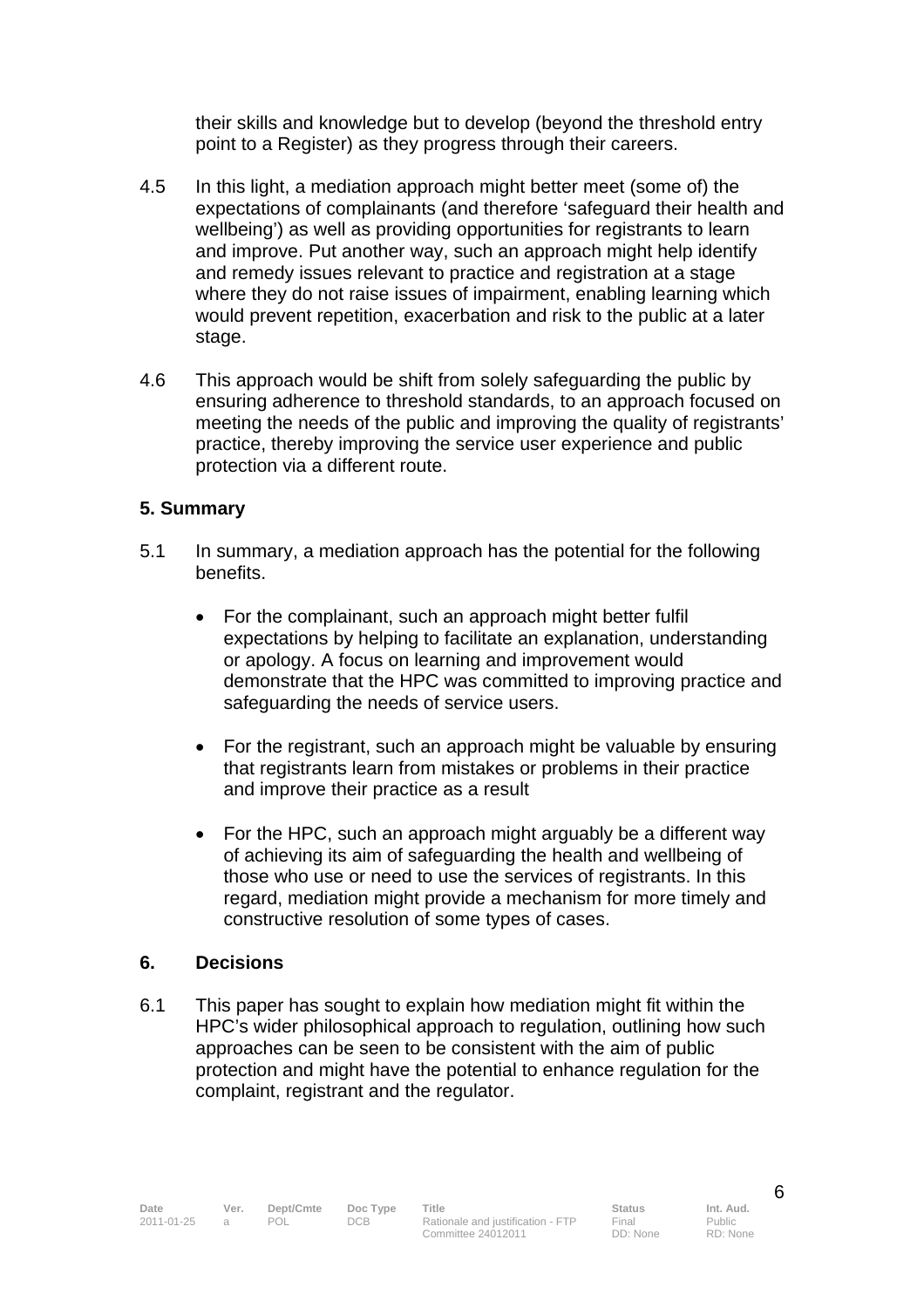## fessions

#### **Other relevant models of mediation**

#### **1. Introduction**

1.1 This short paper outlines two other relevant areas where mediationtype approaches have been used, which were not included as part of the literature review.

#### **2. The Dental Complaints Service**<sup>1</sup>

- 2.1 The Dental Complaints Service (DCS) is a department of the General Dental Council (GDC), but runs operationally at arms length. The DCS was launched in May 2006 and is funded and staffed by the GDC. The DCS considers complaints about services provided by private dental practices in the UK.
- 2.2 During the 12 month period to May 2009, the DCS handled 1870 complaints, bringing the total number since its launch to 5102. More than two thirds of complaints were resolved in less than a week and the average resolution time for all complaints was 13 days.
- 2.3 There is limited information available regarding the costs and finances of the DCS, however the GDC's 2009 business case allocates £2,944,299 to 'Associated Departments' which includes the Dental Complaints Service, Quality Assurance and Standards. This represents 11% of the GDC's total expenditure.

#### **Complaint types**

- 2.4 The DCS looks into complaints about services provided by private dental practices in the UK. The DCS expects patients to raise their complaint with the dental practice involved before approaching the DCS.
- 2.5 Examples of the types of complaints the DCS can look into include:
	- receiving the wrong or poor treatment
	- mistakes in diagnosis or treatment
	- communication problems
	- when it has not been clear how much the cost is
	- significant mistakes over appointments
	- a delay that could have been avoided
	- faulty procedures, or failing to follow correct procedures

1

 $\overline{a}$ <sup>1</sup> Source: http://www.dentalcomplaints.org.uk/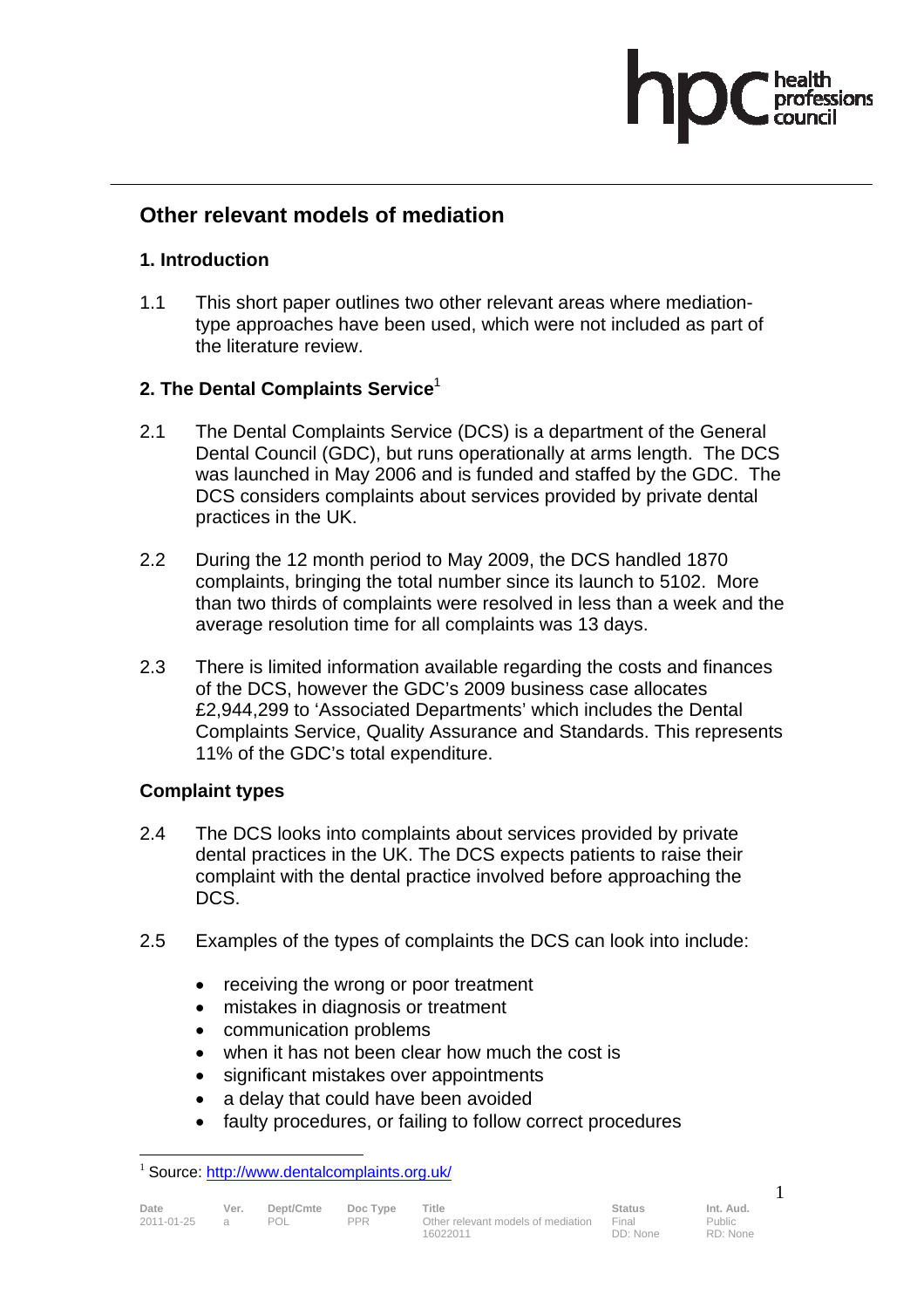- unfairness, bias or prejudice
- giving advice which is misleading or inadequate
- rudeness and not apologising for mistakes
- not putting things right when something has gone wrong
- 2.6 The DCS cannot look at complaints which are about NHS treatment.
- 2.7 For some cases, there may be another more appropriate organisation to deal with the complaint or it may only be resolved through the courts.
- 2.8 The DCS refers complaints to the GDC if it concerns the ability or behaviour of clinical staff which raise questions as to whether or not a professional should continue to practise.

#### **Dental Complaints Service powers**

- 2.9 The DCS works with both parties to try and resolve the problem. If the practice is unable to resolve the problem in the first instance, the DCS will try to help the patient and dental professional come to a resolution.
- 2.10 If an agreement cannot be reached, both parties can put their concerns before a local complaints panel, which will recommend how to resolve the complaint. The DCS does not have any formal powers to enforce their recommendations, although they expect that they will almost always be followed.
- 2.11 The panel recommendations can include asking the dental professional to:
	- explain or say sorry for what happened;
	- explain that there is no complaint to answer;
	- refund fees or a portion of them; and/or
	- fund treatment that helps put things right.
- 2.12 The DCS can also recommend that the dental practice changes the way it works so that similar problems do not happen again; and that lessons are learnt from things that have gone wrong.
- 2.13 For complaints where there was an outcome, 57.8% refunded fees (totalling £106,811), 28.02% explained the treatment or cost, 7.97% contributed towards remedial treatment, and 6.43% apologised.
- 2.14 Only eight complaints panels were held and the GDC attributes this low number to the willingness of dental professionals to work with the DCS to resolve problems.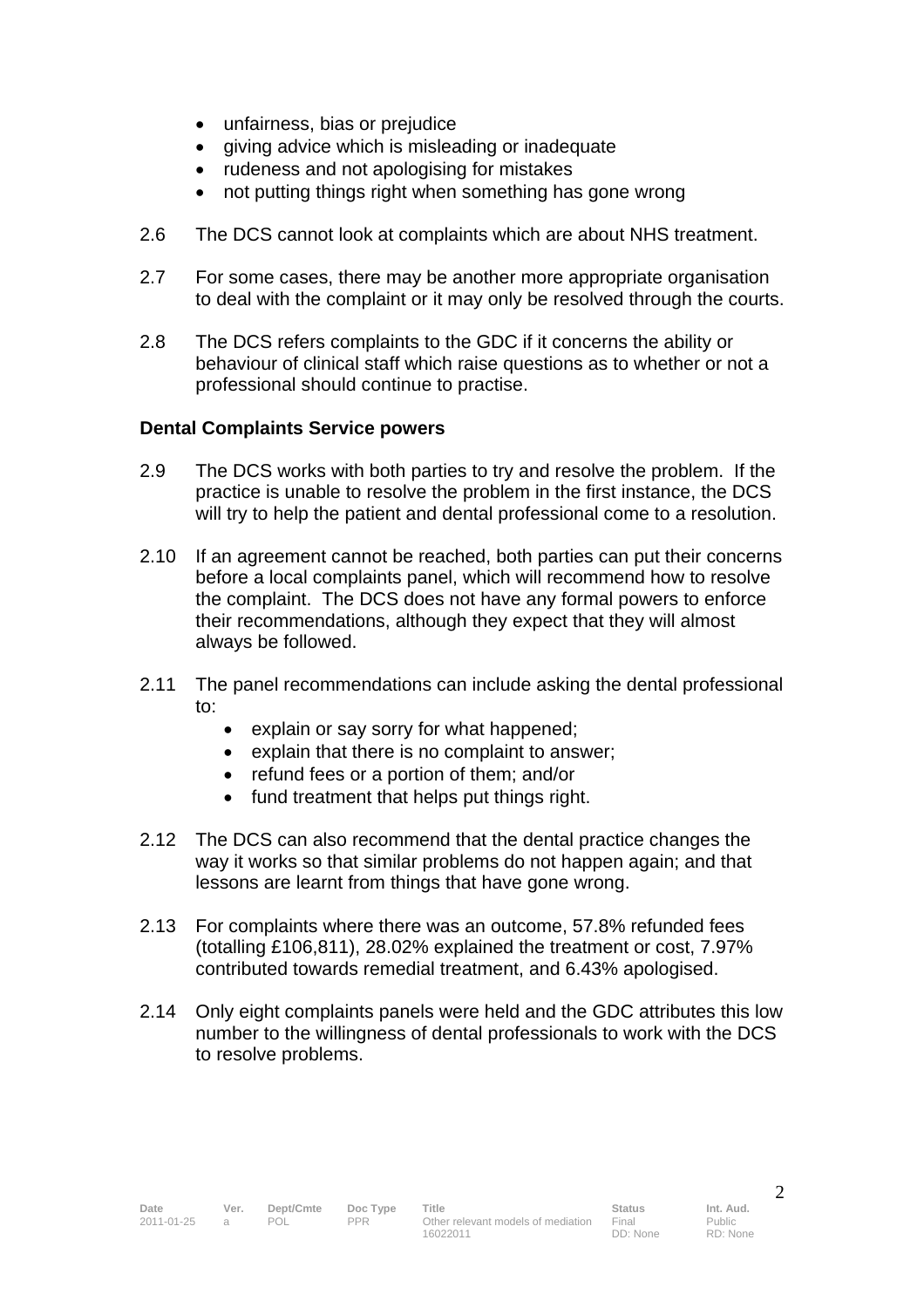#### **Discussion**

- 2.15 The Committee previously considered the DCS approach in the context of the regulation of Hearing aid dispensers from April 2009. This was discussed given that hearing aid dispensers work exclusively in the private sector and as such complaints sometimes concern consumer issues, such as the price of hearing aids.
- 2.16 The Committee concluded at that time that it was not necessary to consider the HPC establishing a similar system, given that this would not be applicable to a lot of complaints and to a lot of registrants who work in the NHS and in other managed environments.
- 2.17 In light of the literature review, however, we might make the following observations:
	- The DCS only considers cases only where there is no overriding public protection / public safety interest. There is therefore a clear division between fitness to practise proceedings and matters which can be resolved in this way.
	- Only private dental treatment is covered. In the NHS patients can complaint via the NHS complaints system and then, if dissatisfied, to the Parliamentary and Health Service Ombudsman.
	- The focus is issues such as poor treatment, the cost of treatment and communication issues.
	- The approach is facilitative in nature, with trained staff working to try and reach agreement between both parties.
	- The outcomes include an explanation and an apology.
	- There is a focus on learning from complaints and quality improvement.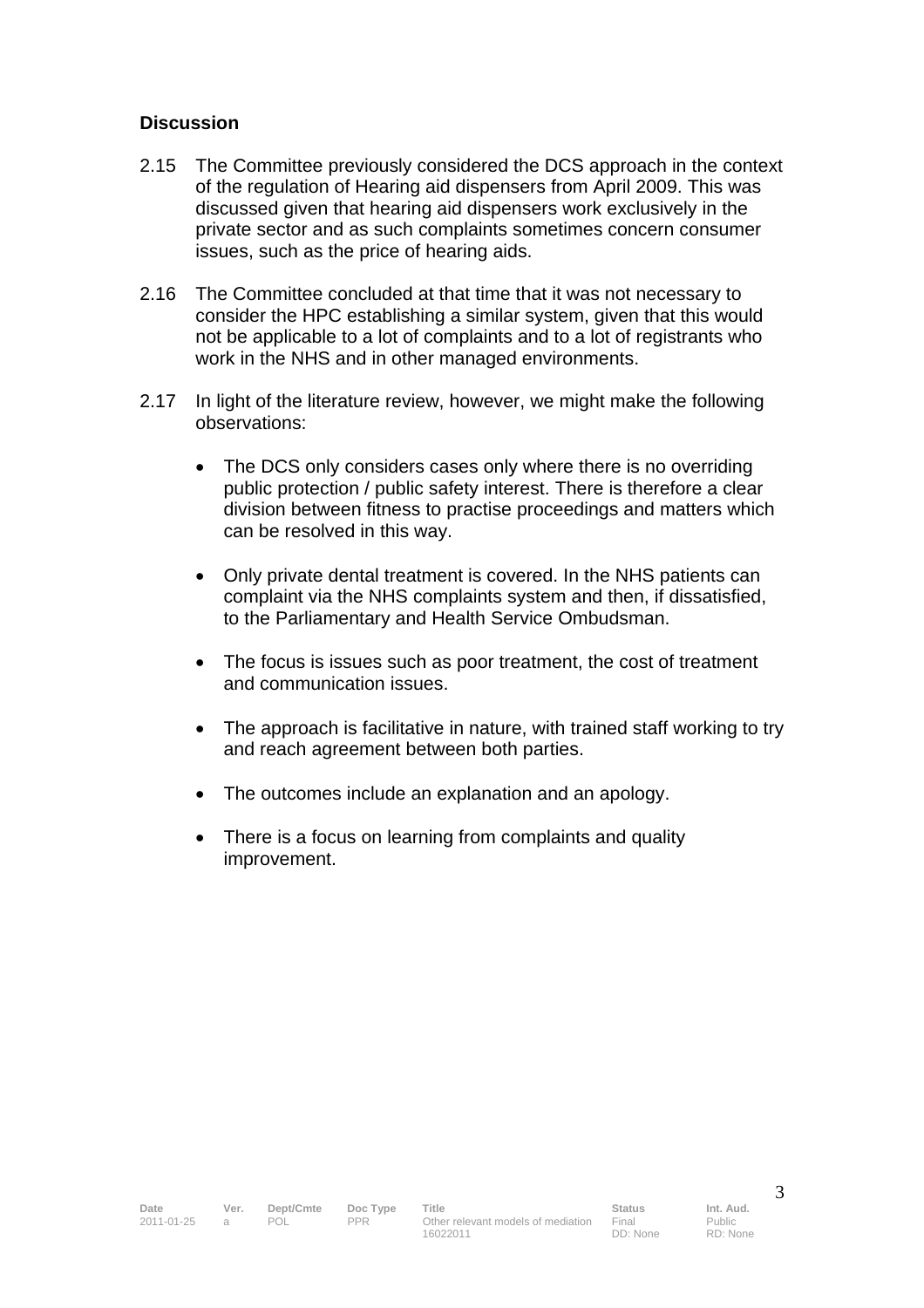#### **3. Mediation / conciliation processes in psychotherapy and counselling**

- 3.1 In the course of the HPC's work looking at how psychotherapists and counsellors might be regulated in the future, the HPC has heard about the use of mediation in the field to resolve disagreements between practitioners and clients and heard arguments that there are some disputes between therapist and client that may be more amenable to more informal means of resolution.
- 3.2 The Executive has undertaken some initial desk research to look at the different approaches adopted by professional organisations / bodies in this field (where mediation is used). Where information is available, there appear to be a variety of different approaches. These approaches include:
	- Mediation as an informal approach that could be considered on a receipt of a complaint or at subsequent stages in a complaint procedure.
	- Mediation used, but only in relation to complaints where it is judged that there is unlikely to be fitness to practise issue that would require other action.
	- Facilitation used to help clarify the nature of the complaint.
	- Mediation 'strongly encouraged' as the first step for all complainants, with unsuccessful resolution leading to further investigation; successful resolution leads to case being closed.
	- Use of face to face meetings with a mediator (normally someone independent) or with members of complaints committees (who may be professionals) who undertake the mediation / conciliation / facilitation process.
- 3.3 This information highlights an issue for the Committee to consider in any pilot arrangements – the kind of cases that are and are not suitable for mediation and the role it should or should not play within the context of the existing process.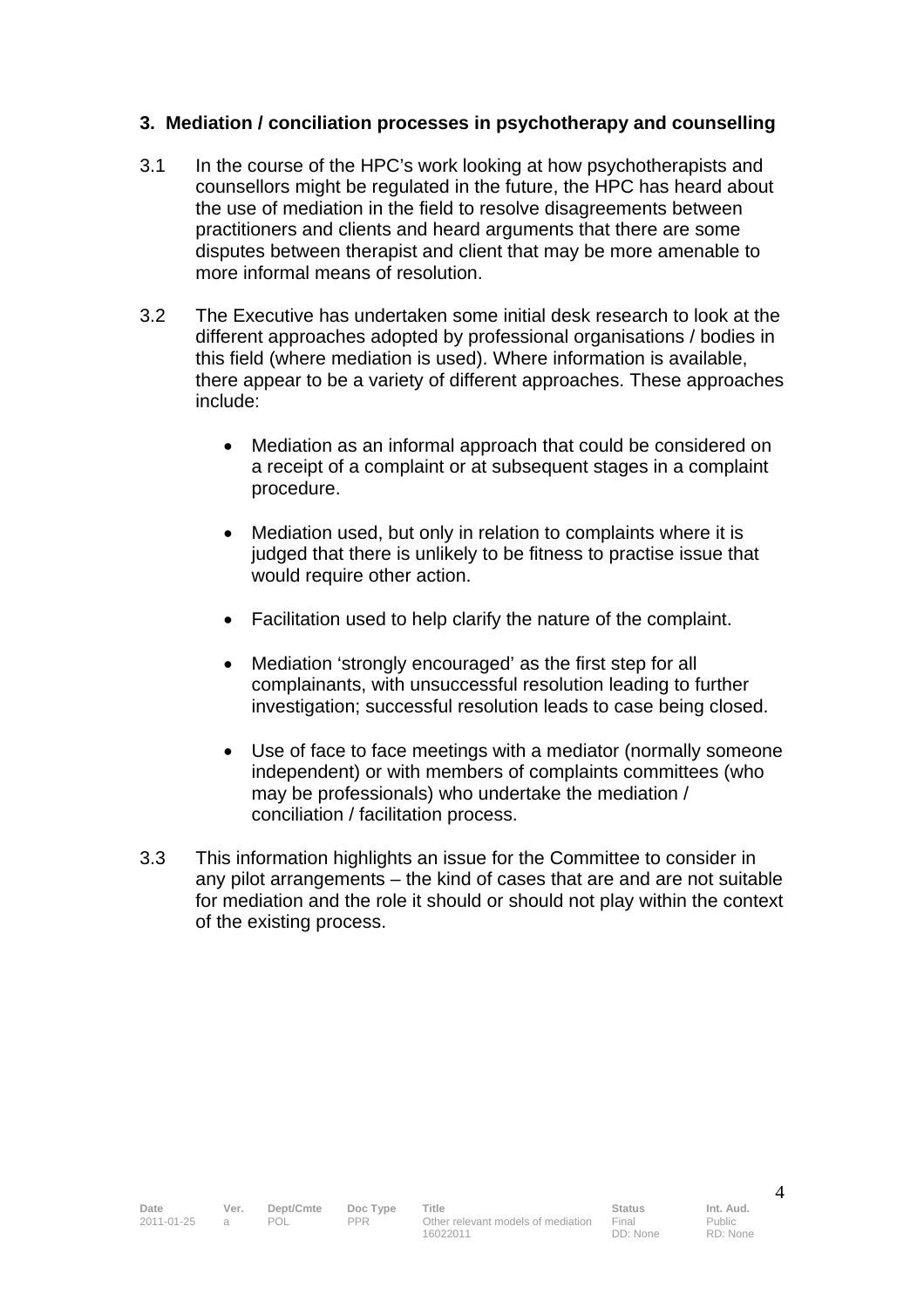### ■ health<br>professions<br>■ council hr

#### **Alternative Mechanisms to Resolve Disputes**

#### **Introduction**

This paper sets out the work plan for the further work to be undertaken by the Fitness to Practise Department and Policy and Standards Department in this area. All of the work is designed to provide material and provoke discussion around the appropriateness of mediation within HPC's regulatory structures.

| <b>Activity</b>          | <b>Description</b>                                                                                                                                                                                                               | When             | <b>Person</b>                                |
|--------------------------|----------------------------------------------------------------------------------------------------------------------------------------------------------------------------------------------------------------------------------|------------------|----------------------------------------------|
|                          |                                                                                                                                                                                                                                  |                  | responsible                                  |
| Monograph<br>Research    | As with other similar<br>reports, Charlie<br>Irvine's report will be<br>turned into an HPC<br>Monograph and<br>published accordingly                                                                                             | February<br>2011 | <b>Publications</b><br>Manager               |
| Case Analysis            | A report setting out<br>more detail on the<br>kinds of cases which<br>may be appropriate to<br>deal with using a<br>mediative approach.                                                                                          | February<br>2011 | <b>Head of Case</b><br>Management            |
| <b>Legal Advice</b>      | The solicitor to Council<br>will be asked to<br>provide legal advice<br>on whether any<br>legislative changes are<br>required for HPC to<br>proceed in this area<br>and the governance<br>arrangements for this<br>piece of work | February<br>2011 | Director of<br><b>Fitness to</b><br>Practise |
| Rationale/Philosophy     | A paper providing<br>further information the<br>rationale for using<br>mediation techniques<br>and how this fits with<br>HPC's wider<br>philosophical<br>approach to regulation                                                  | February<br>2011 | Director of Policy<br>and Standards          |
| Other relevant<br>models | A paper setting out<br>other relevant models<br>in this area                                                                                                                                                                     | February<br>2011 | Director of Policy<br>and Standards          |
| Commissioned<br>Research | Qualitative research to<br>ask the views of<br>registrant's and                                                                                                                                                                  | April 2011       | Director of<br><b>Fitness to</b><br>Practise |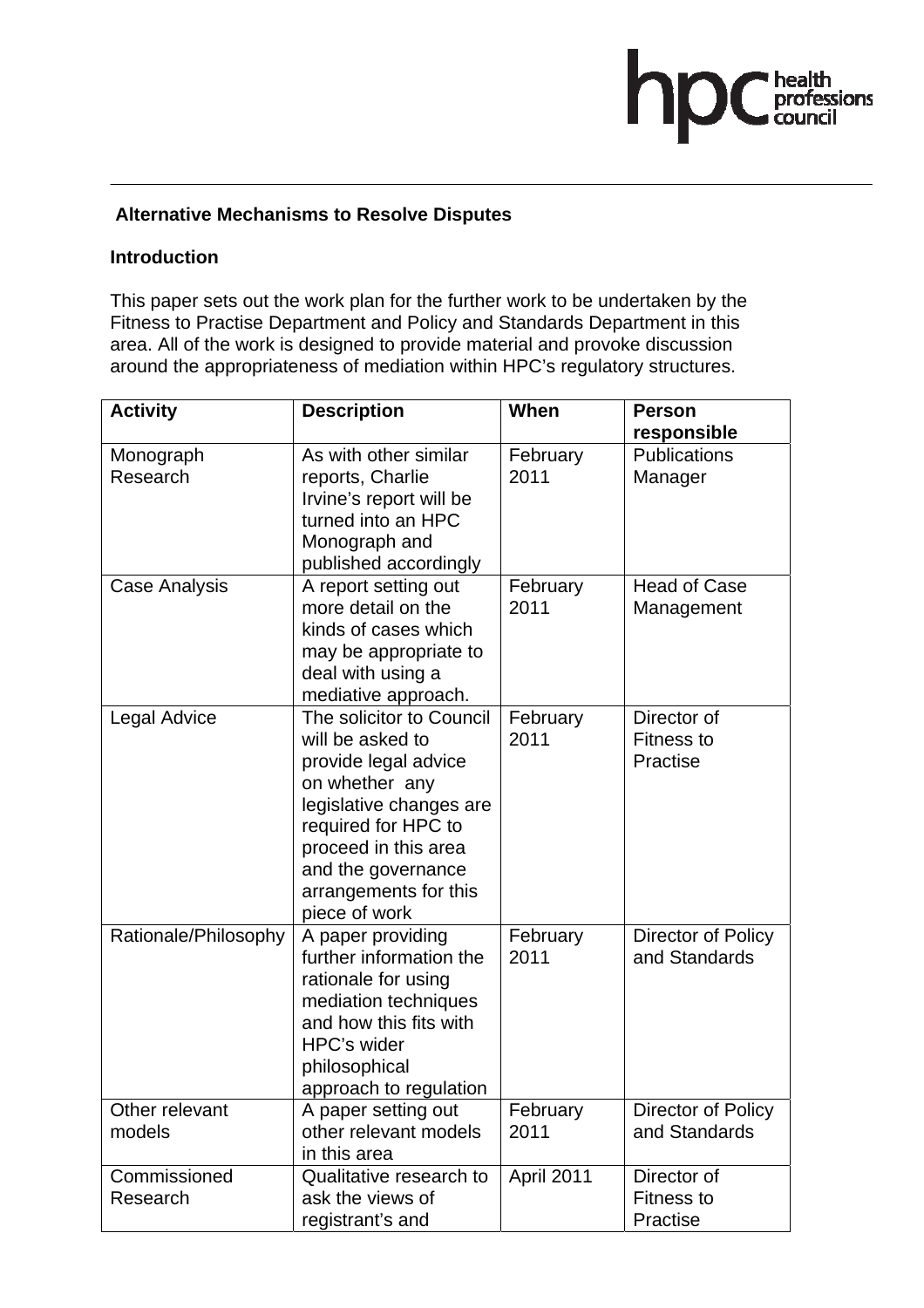|                                         | complainants about<br>the role of mediation in<br>HPC's regulatory<br>process. It is<br>suggested that this<br>research follows a<br>similar approach to<br>that previously<br>commissioned on the<br>expectations of HPC's<br>fitness to practise<br>process. It is<br>anticipated that this<br>will include:                                                                                                                                                     |                  |                                              |
|-----------------------------------------|--------------------------------------------------------------------------------------------------------------------------------------------------------------------------------------------------------------------------------------------------------------------------------------------------------------------------------------------------------------------------------------------------------------------------------------------------------------------|------------------|----------------------------------------------|
|                                         | registrant focus<br>groups;<br>stakeholder<br>interviews;<br>interviews with<br>registrants (in<br>appropriate<br>cases) who<br>were subject to<br>cases which<br>were not well<br>founded or<br>where a no<br>case to answer<br>decision was<br>reached; and<br>interviews with<br>complainants<br>where the<br>allegation was<br>not well<br>founded, no<br>further action<br>was taken and<br>where there<br>was no case to<br>answer<br>It is anticipated that |                  |                                              |
|                                         | this research will help<br>inform the approach<br>that HPC take in this<br>area                                                                                                                                                                                                                                                                                                                                                                                    |                  |                                              |
| Mediation in HPC's<br>regulatory regime | A report analysing the<br>advantages and<br>disadvantages of the<br>use of mediative                                                                                                                                                                                                                                                                                                                                                                               | <b>June 2011</b> | Director of<br><b>Fitness to</b><br>Practise |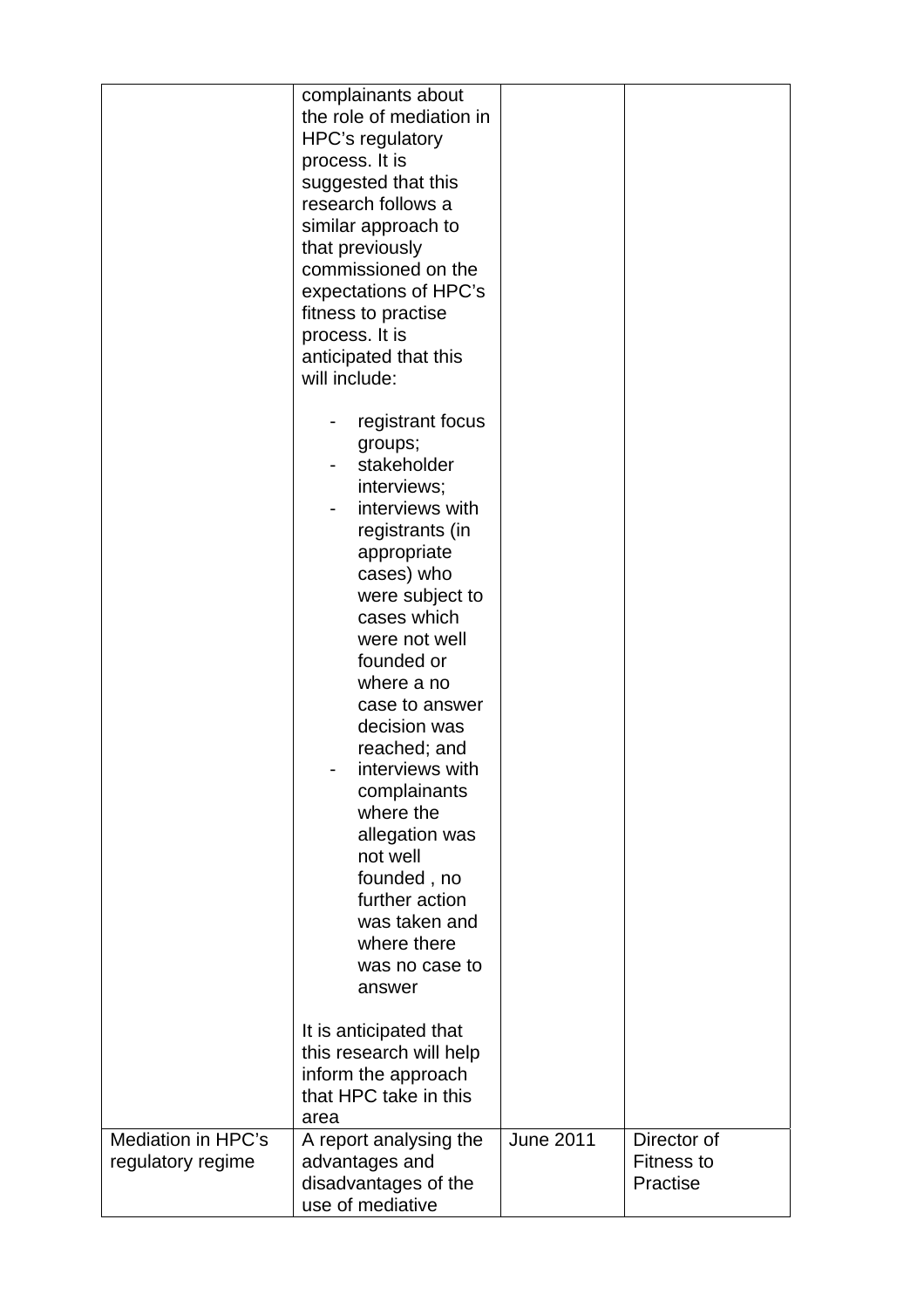|                               | techniques at distinct<br>phases of HPC's<br>regulatory<br>proceedings. Those<br>phases are as follows:                                                                                                                                                                                                             |                  |                                              |
|-------------------------------|---------------------------------------------------------------------------------------------------------------------------------------------------------------------------------------------------------------------------------------------------------------------------------------------------------------------|------------------|----------------------------------------------|
|                               | (a) When a case<br>does not meet<br>the standard of<br>acceptance as<br>it does not<br>relate to the<br>fitness to<br>practise of a<br>registrant;<br>(b) Where no case<br>to answer is<br>reached (this is<br>potentially an<br>extension of the<br>learning points<br>model that is<br>currently in<br>place; and |                  |                                              |
|                               | (c) Where the                                                                                                                                                                                                                                                                                                       |                  |                                              |
|                               | allegation is not<br>well founded at<br>final hearing                                                                                                                                                                                                                                                               |                  |                                              |
| Case Manager<br>survey        | This will ask HPC case<br>managers of their<br>views as to where<br>mediation might be<br>helpful                                                                                                                                                                                                                   | <b>June 2011</b> | Director of<br><b>Fitness to</b><br>Practise |
| Other complaints<br>processes | Care must be taken<br>not to divert cases<br>through a mediative<br>process when there<br>may be other<br>organisations that are<br>better placed to assist.                                                                                                                                                        | <b>June 2011</b> | Director of Policy<br>and Standards          |
| Pilot                         | Subject to the<br>agreement of the<br>Committee, Council<br>and any necessary<br>legislative changes<br>and financial and<br>resource<br>requirements, it is<br>anticipated that a pilot<br>will be undertaken in<br>quarter 3 of 2012/13.                                                                          | October<br>2012  | Director of<br><b>Fitness to</b><br>Practise |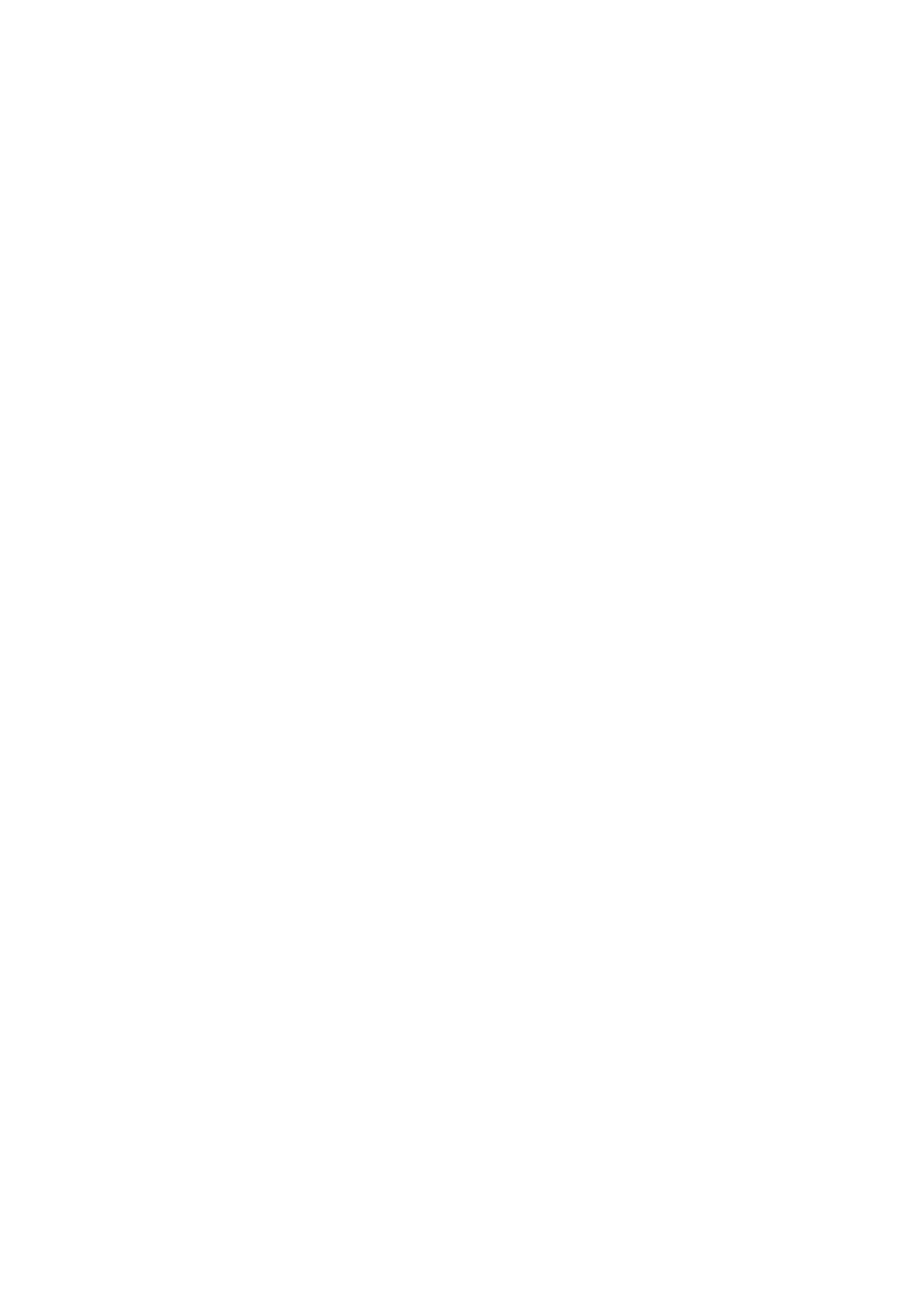#### **Alternative Mechanisms to resolve disputes**

#### **Project brief**

To undertake research into the views of registrants, complainants and other stakeholders on mediation and its potential contribution to the Health Professions Council's (HPC's) regulatory role. This work will inform the approach that HPC takes towards mediation, as well as adding to the evidence base of professional health and social care regulation more widely.

#### **This document**

This brief outlines the overall aims of the project and is designed to provide some of the background information required for the initial proposal. It is envisaged that a more detailed meeting will be required with representatives from the HPC to address the more specific details of the objectives and research.

#### **About the HPC**

The Health Professions Council is an independent regulator of health professionals set up to protect the public. To do this, we set and maintain standards which cover education and training, behaviour, professional skills and health, maintain a register of health professions who meet these standards, approve and monitor UK educational programmes which lead to registration and take action if a registrant's fitness to practise falls below our standards.

We have been in existence since April 2002 and now regulate 15 professions (c.213,000 registrants), including physiotherapists, chiropodists / podiatrists and practitioner psychologists. It is anticipated that the number of professions that the HPC regulates will increase in the coming years to include social workers in England and a wider range of healthcare science professions.

The HPC is funded entirely from fees payable by the professionals it regulates. We have an annual income of approximately £16m of which £7.2m is spent on the operations of the fitness to practise function.

#### **Organisational Structure**

The HPC is governed by the Council which consists of 20 members made up of 10 registrants and 10 lay members. The Council is supported in its work by the statutory and non-statutory committees and the executive officers employed by the organisation.

The organisation is divided into nine departments: Fitness to Practise; Operations including Registrations; Education; Policy and Standards; Communications; Finance; Information Technology; Human Resources; Secretariat; and Chief Executive.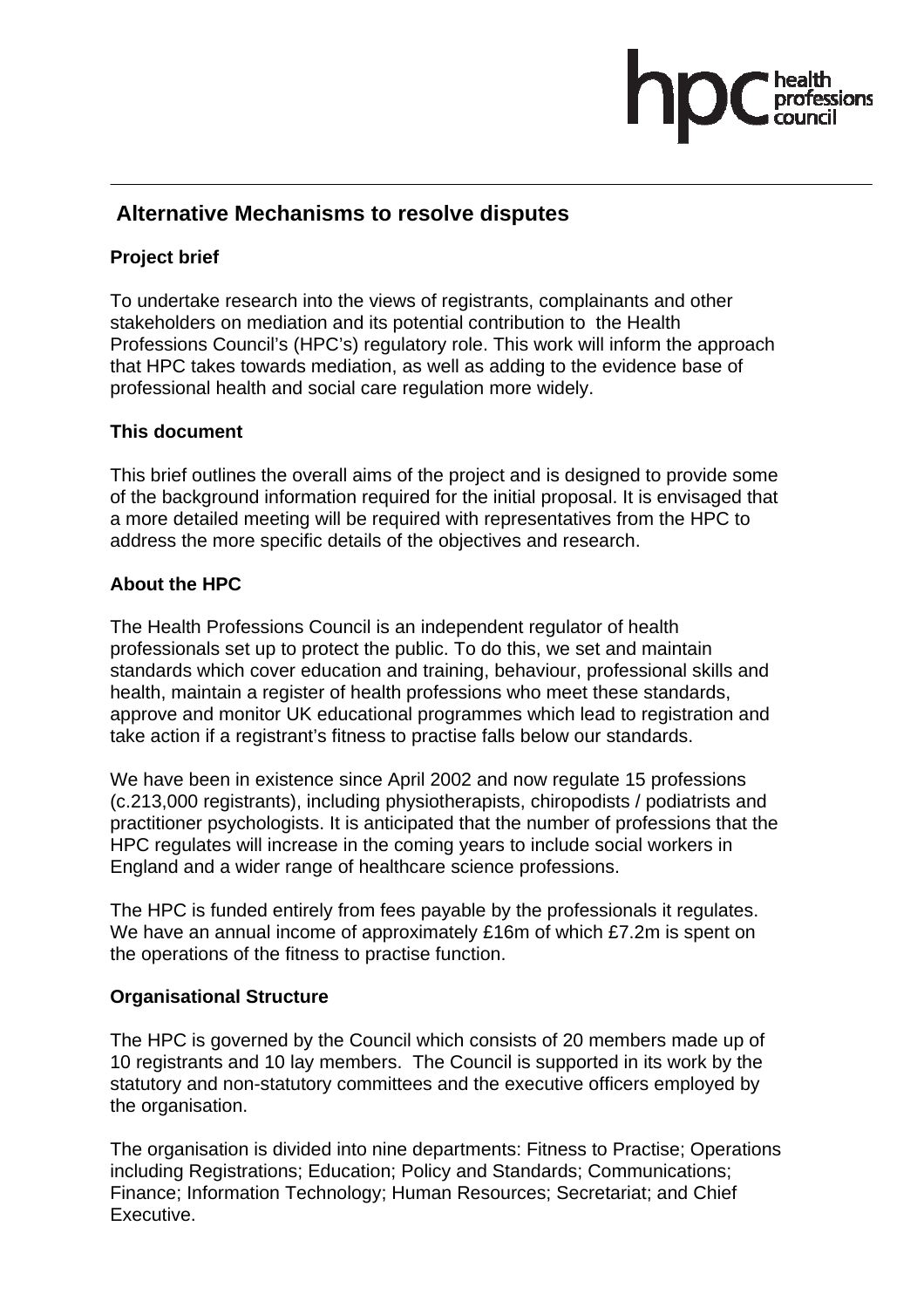#### **Background to the research**

We consider allegations about health professionals on our Register via our 'fitness to practise' process. Allegations are received from a wide range of sources, including the public, employers and other registered health professionals. Cases vary considerably in terms of the seriousness of the allegation. If a case is referred to a hearing and found proven, we can take a range of actions to protect the public which, in the most serious of cases, can include removing a health professional from the Register so that they can no longer practise.

In 2009/2010, 0.38% of registrants were subject to an allegation. In the same period, 31% of allegations were received from members of the public. However, of those allegations, only 22% were referred to a final hearing. This compares to 80% of the allegations made by employers which were referred to a hearing in the same period.

The purpose of our fitness to practise process is to consider whether a registrant's fitness to practise is impaired (negatively affected in some way) and therefore whether we need to take any action to protect members of the public. The types of cases we can consider include misconduct; lack of competence; and convictions / cautions.

This means that the fitness to practise process is very different from other types of complaints process. The process is not designed, for example, to provide complaints with an explanation, an apology or compensation. It is also not designed to 'punish' a registrant for a mistake (i.e. a mistake may have been made but this might be not be sufficiently serious to impair that registrant's fitness to practise

In 2009, we commissioned Ipsos MORI to undertake a qualitative study with stakeholders looking at their expectations of the fitness to practise complaints process. The study included depth interviews with registrants, complainants and employers who had made complaints. The research found that members of the public complain for a variety of reasons and that the purpose and limitations of the fitness to practise process was not always well understood. One of the recommendations of this research was that the HPC should: 'Investigate opportunities… to provide a mediation and conciliation process, prior to complaints entering the formal fitness to practise process.'

Our existing legislation allows us to refer a case to mediation but only where we have decided that a case should be referred to a hearing or where a case has been proven at a final hearing. As such, we have not to date had a case where a panel has decided that it would be appropriate to refer a case to mediation.

At its meeting on 25 February 2010, the Fitness to Practise Committee approved a work plan looking at alternative mechanisms for resolving disputes. This included commissioning a literature review to review the material available in this area. The literature review was undertaken by Charlie Irvine and colleagues at the University of Strathclyde Law School The review identified some of the benefits of ADR in other contexts and outlined the components of good practice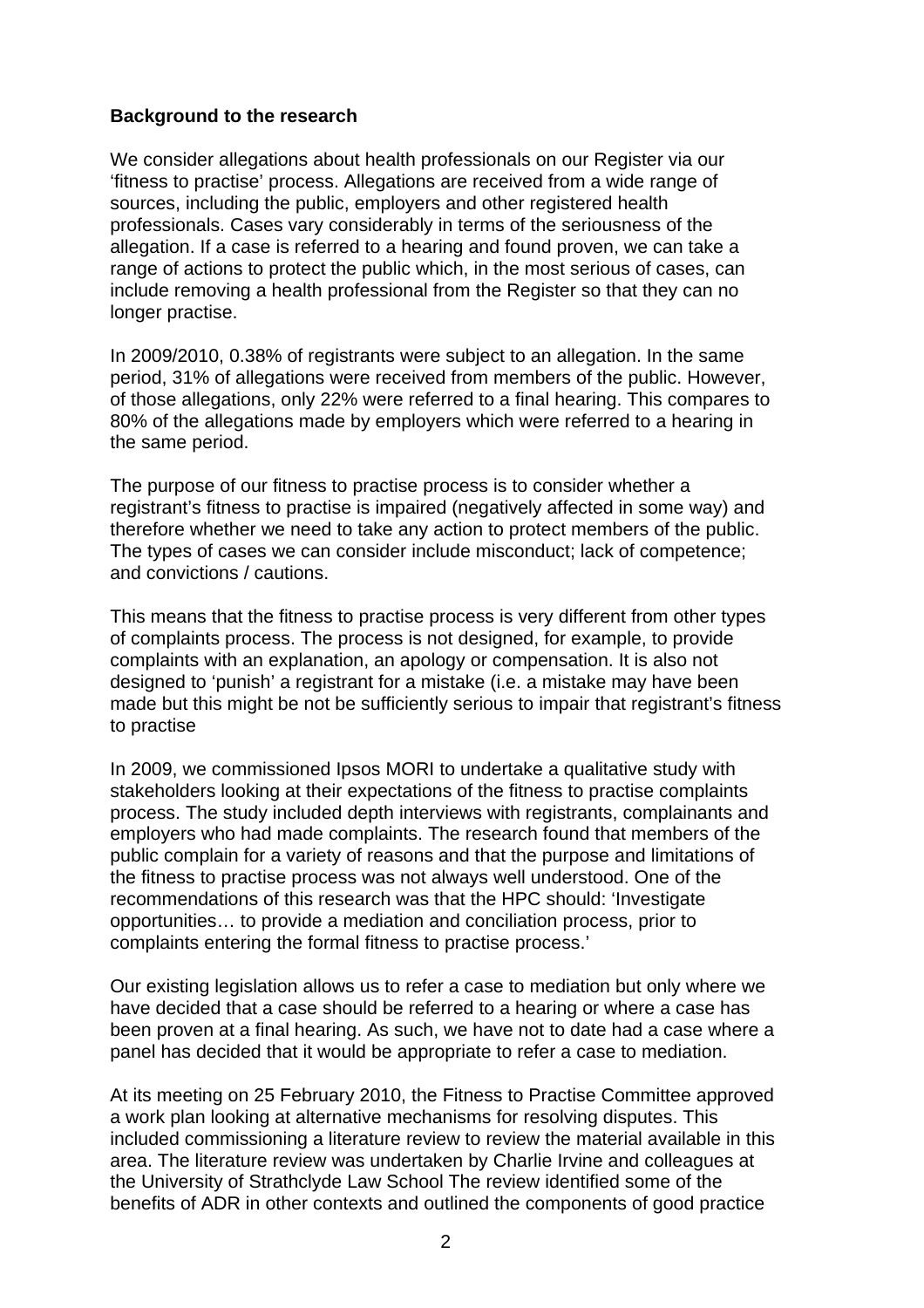#### **Scope of research**

The research would seek to address the question of whether ADR has the potential to enhance the regulation regime delivered by HPC, from the perspective of the complainant, the professional, and the regulator.

It is envisaged that this research will be primarily qualitative in nature. It would include focus group discussions (comprising of registrants and members of the public) to seek feedback from individuals on the potential benefits and disadvantages of mediatory tools. Interviews would be undertaken with those who have made complaints or have been subject to an allegation which was not well founded or where no case to answer decision was reached to discover more about their views on the potential role of mediation in HPC's regulatory processes. It also anticipated that interviews with stakeholders selected from employers and professional bodies will be included in the methodology. .

The results of the research would assist the HPC in determining whether and where alternative dispute resolution has a place in HPC's processes. For instance, should mediation be offered in cases

- which are not about fitness to practise;
- which have not been referred to a final hearing;
- where a decision that the registrant's fitness to practise is not impaired has been reached.

A detailed report outlining the findings is required.

#### **Next steps**

Proposals for this work should be submitted in writing to the Director of Fitness to Practise no later than [ ]

The proposal document should detail the research approach and must include detailed timings and a breakdown of cost. We would anticipate a budget of circa  $E$ [ ]

The overall deadline for the delivery of the research would be [ ] with a draft report available comment prior to this date (by a deadline to be determined with the successful organisation/individual]

#### **Further information**

Contact Kelly Johnson, Director of Fitness to Practise on 0207 840 9754 or kelly.johnson@hpc-uk.org or view our website www.hpc-uk.org

#### **References**

Gulland J (2007) Scoping report for the HPC on existing research on complaints mechanisms http://www.hpc-uk.org/assets/documents/100021EB230408 enclosure4-Complaintsreview.pdf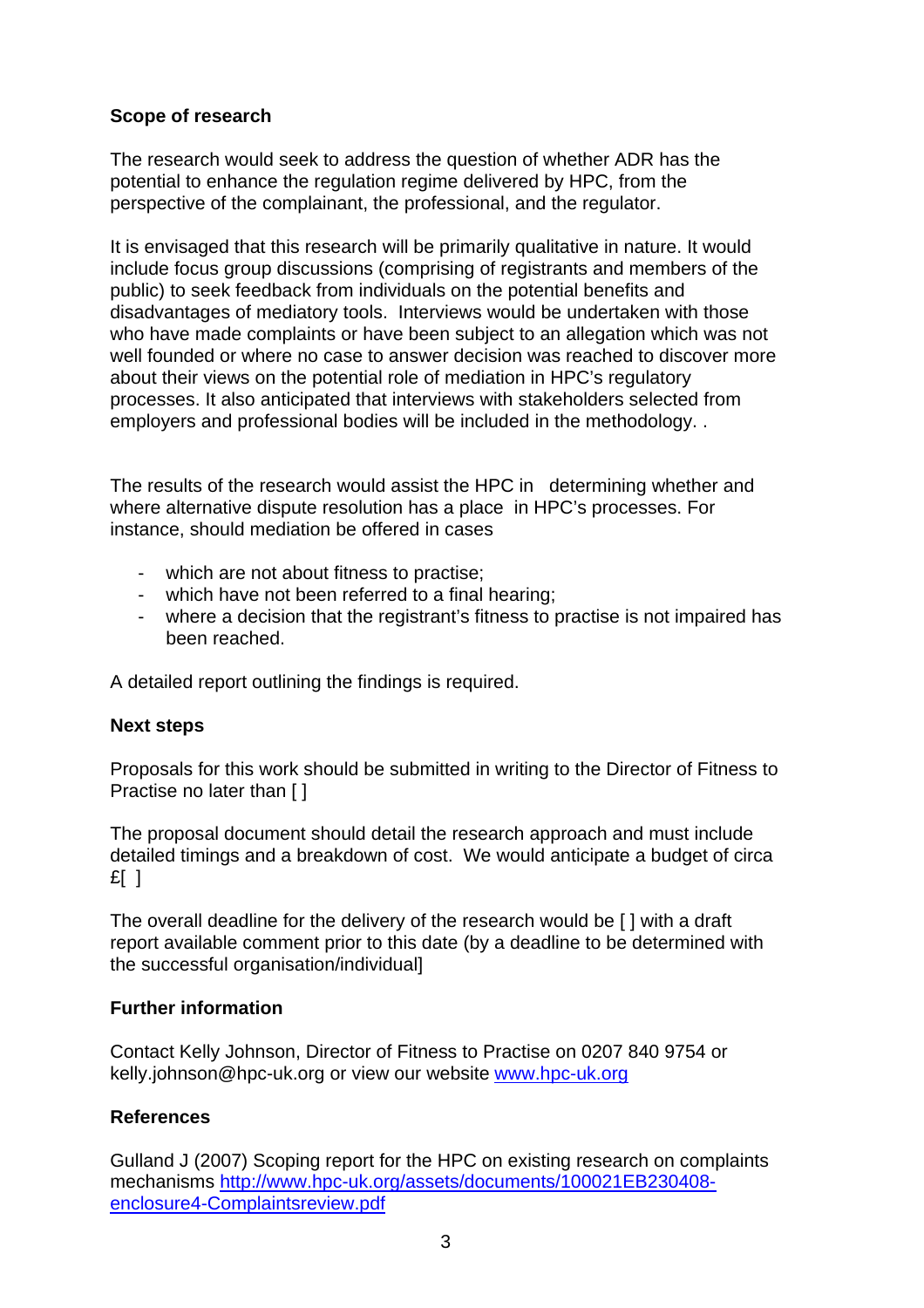Irvine C, Robertson, R, Clark, B (2010) Literature review – Alternative mechanisms to resolve disputes http://www.hpcuk.org/assets/documents/1000315520101021FTP04-alternativemechanisms.pdf

IPSOS Mori (2010) Expectations of the Fitness to Practise Complaints process http://www.hpc-uk.org/assets/documents/10002C8520100225FTP-06 expectationsofcomplainants.pdf

Practice note 'Mediation' http://www.hpcuk.org/assets/documents/10001DDCPRACTICE\_NOTE\_Mediation.pdf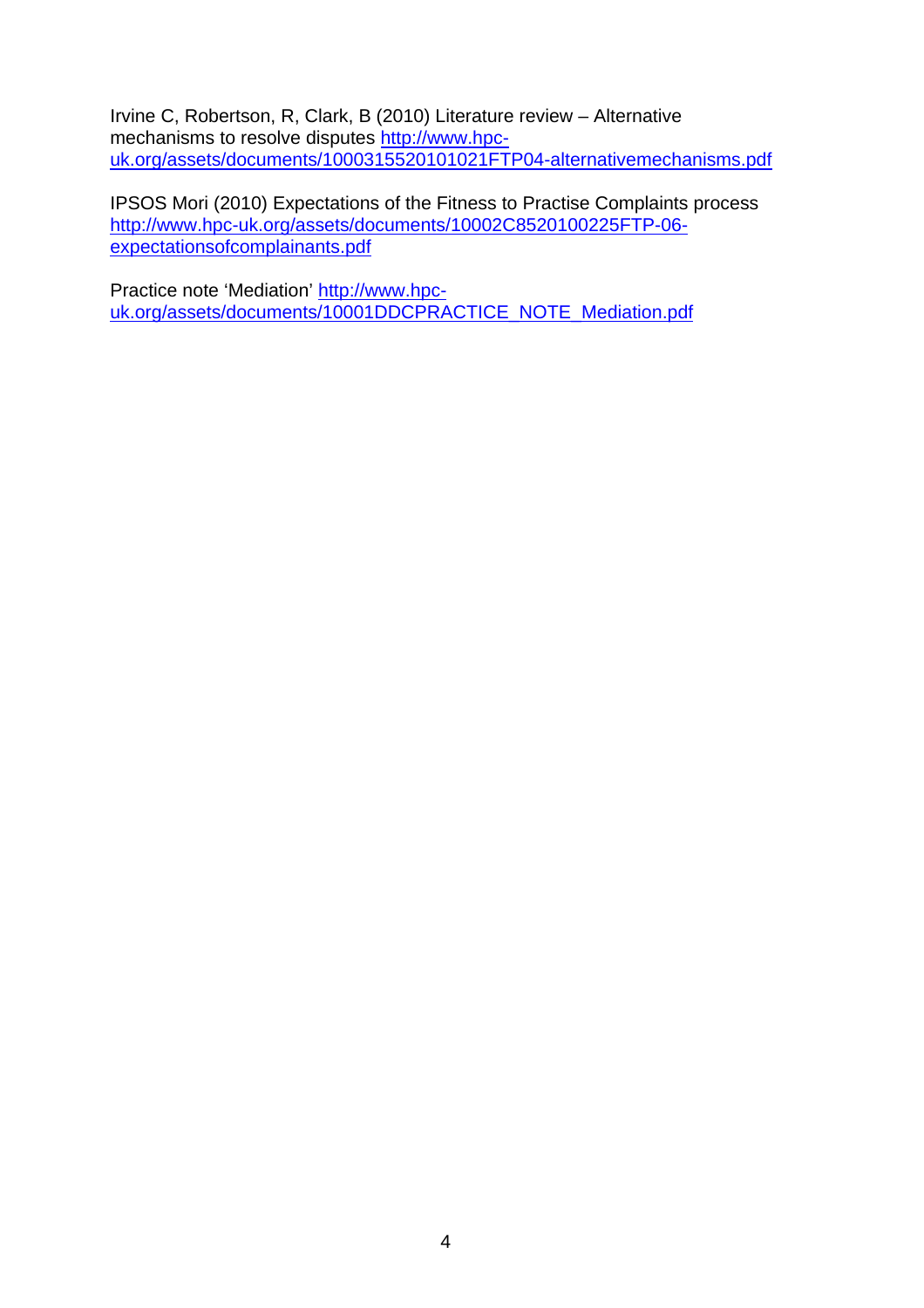

### **PRACTICE NOTE**

#### **Mediation**

This Practice Note has been issued by the Council for the guidance of Practice Committee Panels and to assist those appearing before them.

#### **Introduction**

The Health Professions Order 2001<sup>1</sup> provides that, in relation to a fitness to practise allegation, if:

- an Investigating Committee Panel concludes that there is a case to answer, it may undertake mediation instead of referring the allegation to another Practice Committee;<sup>2</sup>
- a Panel of the Conduct and Competence Committee or Health Committee finds that the allegation is well founded, it may undertake mediation if it satisfied that it does not need to impose any further sanction on the registrant.<sup>3</sup>

The HPC, like other statutory regulators, exists to protect the public. In considering the use of mediation - which is essentially a means of resolving private disputes - care must be taken to ensure that HPC always acts, and is seen to act, in the public interest and avoids creating any confusion about its role as a regulator.

In cases involving conflict between a registrant and a service user, the latter may prefer not to take matters further and be satisfied to resolve matters by mediation. However, if the complaint involves matters which HPC needs to pursue further in the public interest then it has an obligation to do so, even if the complainant would prefer that it did not do so.

If mediation is to be used by HPC, it should be on the basis of:

- clear, fair and transparent processes;
- criteria which are consistently applied and prevent its overuse;
- maintaining confidentiality during the mediation processes but enabling the outcome to be reported to the relevant Practice Committee.

.

<sup>1</sup> SI 2002/254

 $2$  Article 26(6)

 $^3$  Article 29(4)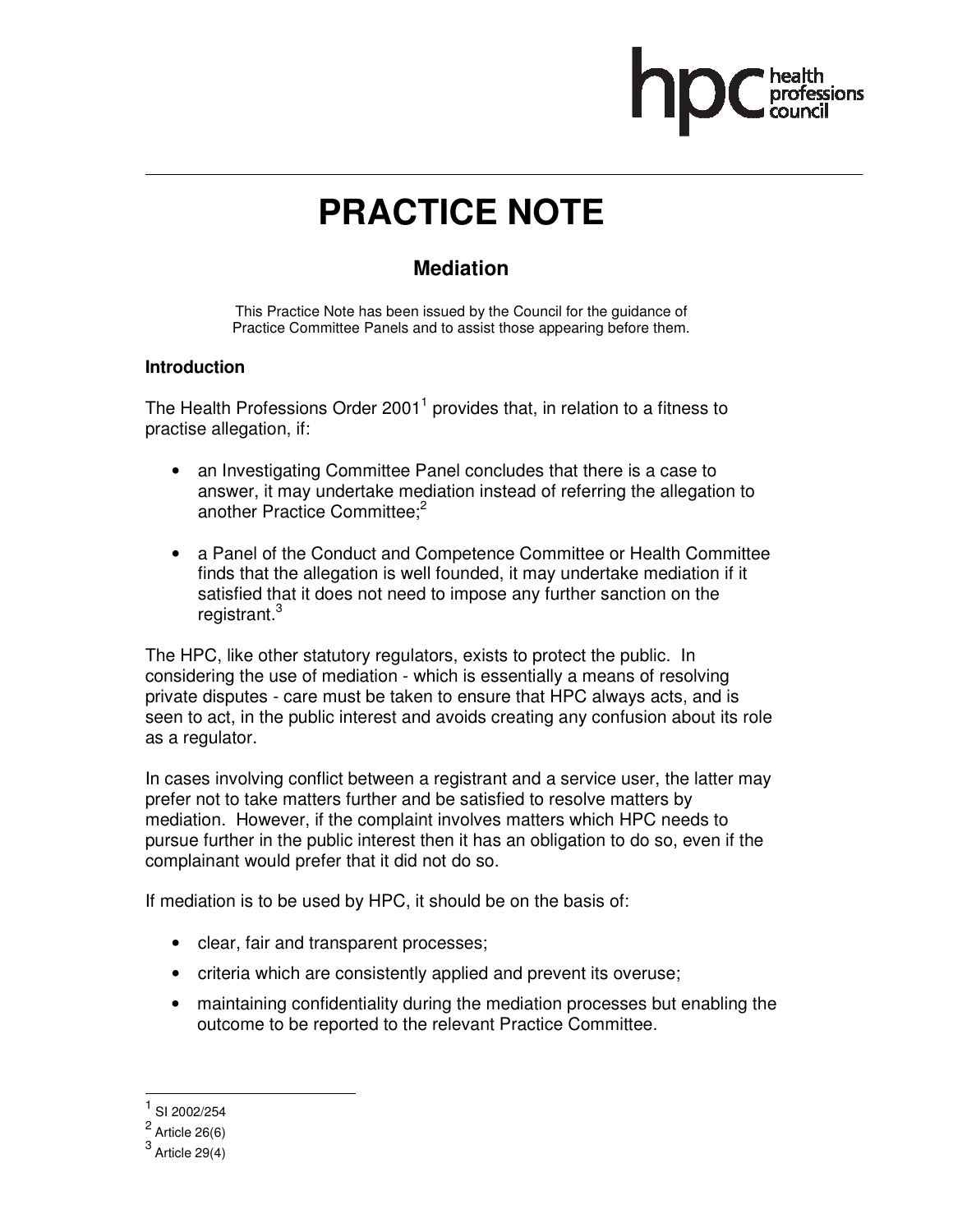As mediation is essentially a consensual process, any decision to mediate will fail unless it is supported by both the registrant concerned and the other party.

Clearly, there can be no guarantee that mediation will always achieve a mutually acceptable resolution and therefore, before determining that mediation may be appropriate, the Panel must be satisfied that, irrespective of the outcome of the mediation, it does not need to take any further steps to protect the public.

The Health Professions Order 2001 only provides for mediation to be used after a decision has been made that there is a case to answer or where it is determined that an allegation is well founded. As both of those decisions are a matter of public record, in order to provide transparency and accountability, the fact that an allegation was resolved by means of mediation will form part of the information which HPC makes available to the public.

Although mediation is typically assumed to involve an unresolved dispute between a registrant and a complainant, there is no reason why, in appropriate circumstances, the registrant and the HPC cannot be the parties in a mediation.

A draft Order referring an allegation to mediation is set out in the annex to this Practice Note.

#### **What is mediation?**

Mediation is a decision-making process in which the parties, with the assistance of a neutral and independent mediator, meet to identify the disputed issues, develop options, consider alternatives and attempt to reach a mutually acceptable outcome. It involves use of a common-sense approach which:

- gives the parties an opportunity to step back and think about how they could put the situation right; and
- enables participants to come up with their own practical solution which will benefit all sides.

Mediation is a collaborative problem-solving process which focuses on the future and places emphasis on rebuilding relationships rather than apportioning blame for what has happened in the past. It also makes use of the belief that acknowledging feelings as well as facts allows participants to release their anger or upset and move forward.

Mediation is a voluntary process. The participants choose to attend, making a free and informed choice to enter and if preferred, leave the process. If the process and the outcome is to be fair, all parties must have the willingness and capacity to negotiate and there must be a balance of power between the parties.

#### **What is the role of the mediator?**

The mediator acts in an advisory role in regard to the content of the dispute and may advise on the process of resolution but has no power to impose a decision on the parties.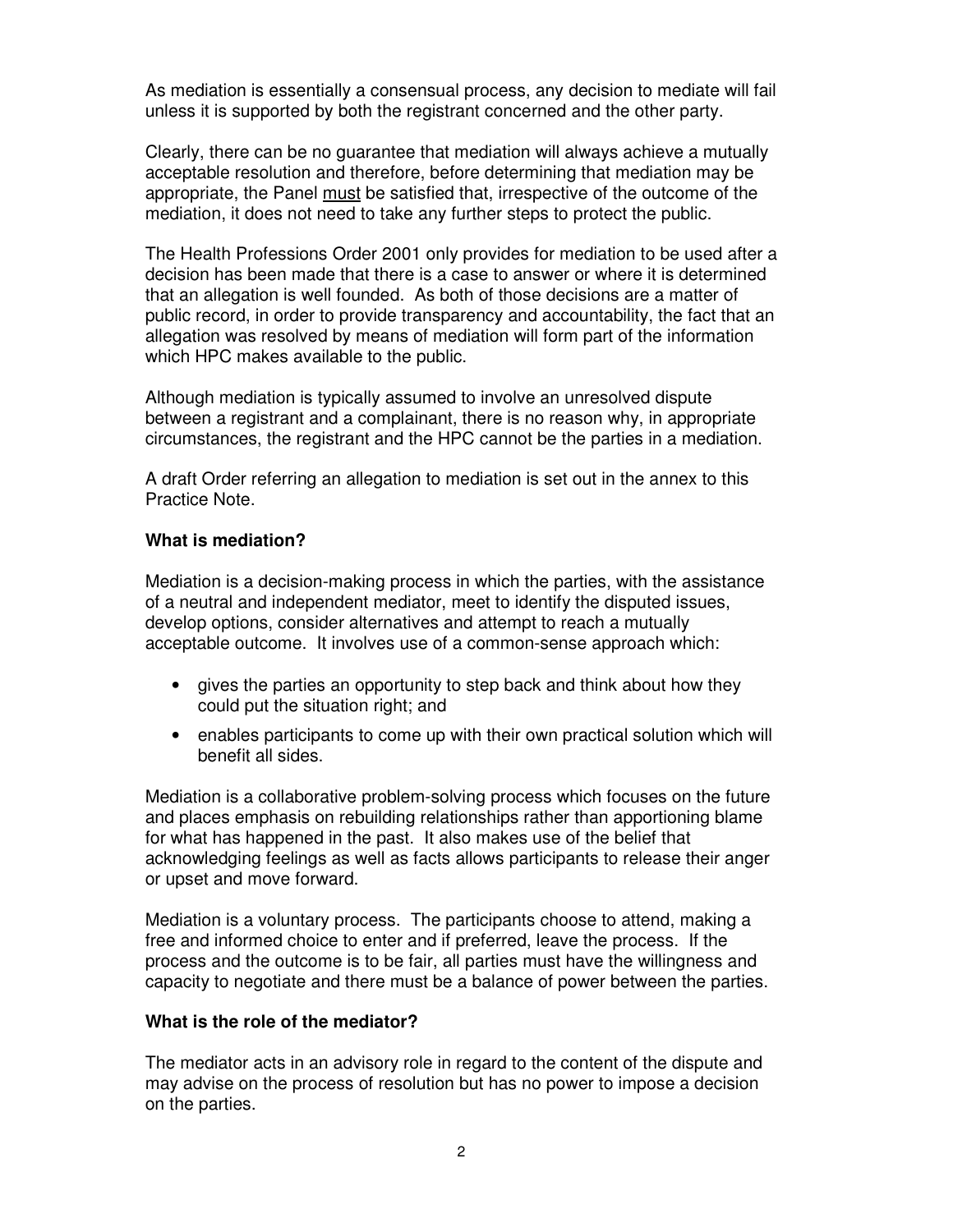Mediators do not advise those in dispute, but help them to communicate with one another. The role of the mediator is to be impartial and help the parties identify their needs, clarify issues, explore solutions and negotiate their own agreement.

#### **How is mediation conducted?**

Typically, the mediator will meet each party separately and ask them to explain how they see the current situation, how they would like it to be in the future and what suggestions they have for resolving the disagreement. If both parties agree to meet, the following steps then take place:

- the mediator will explain the structure of the meeting and ask the parties to agree to some basic rules, such as listening without interrupting;
- each party will then have a chance to talk about the problem as it affects them. The mediator will try to make sure that each party understands what the other party has said, and allow them to respond;
- the mediator will then help both parties identify the issues that need to be resolved. Sometimes this leads to solutions that no one had thought of before, helping the parties to reach an agreement;
- the agreement is then recorded and signed by both parties and the mediator.

In practice, mediation is not undertaken by the Panel itself but by a trained mediator appointed to act on its behalf. The HPC has standing arrangements for the appointment of mediators at the request of Panels.

#### **Referral criteria**

Panels need to recognise that certain disputes should never be referred to mediation. As mediation is a closed and confidential process, its use in cases where there are issues of wider public interest – such as serious misconduct, criminal acts, serious or persistent lapses in competence, or abuse or manipulation of service users – where its use would fail to provide necessary public safeguards and seriously undermine confidence in the regulatory process.

Mediation will also be inappropriate in situations where there is a power imbalance which cannot be addressed, with the result that one party may dominate the outcome to the extent that the needs and interests of the other are not met.

#### **Suitable cases**

Mediation may (but will not always) be appropriate in minor cases that have not resulted in harm, which are not indicative of more serious or continuing concerns about a registrant's fitness to practice and, for example: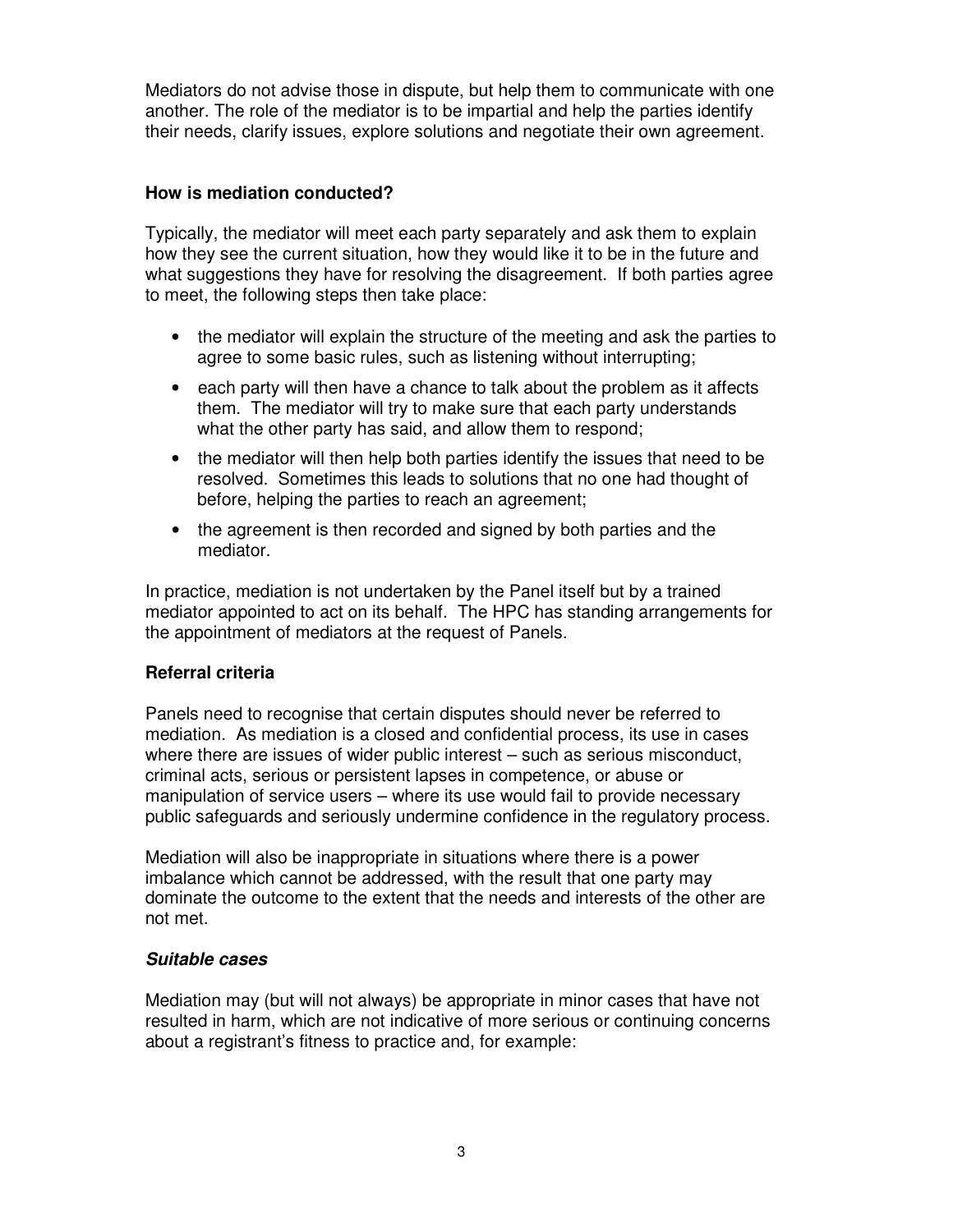- involve low levels of impairment where the Panel feels that no sanction needs to be imposed;
- could be resolved with an apology, but where the Panel is satisfied that any failure to apologise is not indicative of lack of insight or other deep seated concerns;
- are about complaints of overcharging or over-servicing but where there is no evidence to suggest fraud or any other form of abuse of the professional relationship;
- are about management or contractual arrangements between practitioners, where there is no evidence to suggest any impropriety;
- involve poor communication, but which is insufficient to suggest that any service user has been put at risk or compromised.

#### **Unsuitable Cases**

Mediation is not appropriate in cases which raise potential public protection issues and which cannot simply be regarded as a dispute between the registrant and the service user. This includes (but is not limited to) cases involving:

- serious misconduct;
- abuse of trust; boundary violations, predatory or manipulative behaviour;
- serious or persistent lapses in professional competence;
- criminal acts, dishonesty or fraud;
- serious concerns arising from the health of the registrant;
- substance abuse:
- where the registrant has frequently been the subject of allegations; or
- where mediation would be impossible because the registrant is recalcitrant or the complainant does not want to face the registrant again.

#### **October 2009**